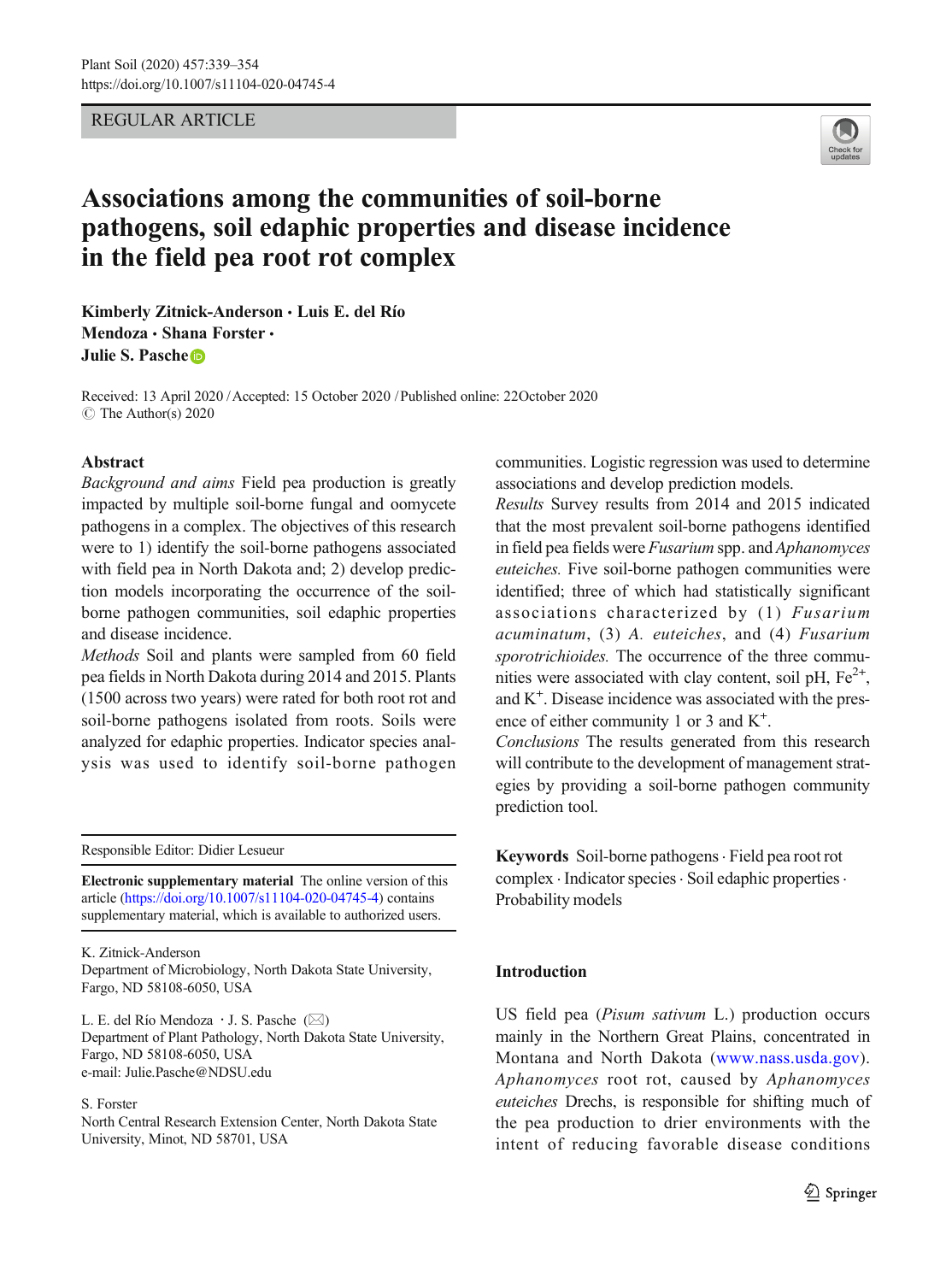(Papavizas and Ayers [1974\)](#page-15-0). In North Dakota, field pea production reached a national high of 240,000 ha planted in 2006 ([www.nass.usda.gov](http://www.nass.usda.gov)). Although production area rebounded to approximately 172,000 ha in 2019 after a low of less than 36,000 ha in 2011, production has not reached that previous high ([www.](http://www.nass.usda.gov) [nass.usda.gov\)](http://www.nass.usda.gov). The occurrence of soil-borne pathogens has been theorized as one reason for the decline in production area. Similar to other broad leaf crops, field pea is susceptible to several soil-borne pathogens including Fusarium spp., Rhizoctonia solani Kühn, teleomorph Thanatephorus cucumeris (A.B. Frank) Donk, A. euteiches and Pythium spp. (Tu [1986,](#page-15-0) [1991](#page-15-0)).

The soil-borne fungal/oomycete pathogens associated with field pea have distinct life cycles. The oomycetes A. euteiches and Pythium spp. require free water to disseminate flagellated zoospores that "swim" toward plant roots guided by chemotaxis to serve as the primary source of inoculum (Agrios [1997](#page-13-0); Dick [1990\)](#page-13-0). As zoospores reach the roots, they encyst and begin to colonize the root system. The entire life cycle occurs within the soil environment. Although Fusarium spp. can vary in life cycle, in general, macroconidia form from perithecia to infect nearby plants. Some Fusarium spp. produce microconidia on conidiophores, which also can infect nearby plants. Some species form chlamydospores for long-term survival in the soil and others rely on colonizing plant debris for survival. Rhizoctonia solani is more commonly found in the soil environment in the asexual stage as vegetative mycelia and sclerotia which serve as survival structures (Agrios [1997\)](#page-13-0). When weather and soil edaphic properties are optimal, soilborne pathogens reproduce, spread, and infect plant roots. This makes soil edaphic properties a critical aspect when considering the probability or likelihood of the presence of soil-borne pathogens in a field.

Research evaluating interactions between soil-borne pathogens associated with field peas and soil edaphic factors is limited. Texture, organic matter, and nutrient levels have been reported to have both positive and adverse effects on disease incidence caused by soilborne pathogens (Coyne [1999;](#page-13-0) Geense et al. [2015](#page-14-0); Gregorich et al. [2006;](#page-14-0) Gu et al. [2020;](#page-14-0) Hillel [1998](#page-14-0); Huber and Watson [1974](#page-14-0); Lehmann et al. [2011](#page-14-0); Rogovska et al. [2017](#page-15-0); Stone et al. [2001](#page-15-0)). Soil texture is important in the dissemination and success of oomycete pathogens. Swimming zoospores of A. euteiches and Pythium spp. travel only as far as water capillaries and soil pores allow (Coyne [1999](#page-13-0)). These

oomycetes are often more successful pathogens in clay soils, where moisture is greater due to lower porosity, than in sandy soils (Hillel [1998\)](#page-14-0). In addition, clay soils retain highly decomposed organic matter, such as humus, which have been demonstrated to provide readily available nutrients for Pythium spp. and Aphanomyces spp. (Gregorich et al. [2006;](#page-14-0) Stone et al. [2001](#page-15-0)). The combination of greater soil moisture and humic organic matter, provides a favorable environment for zoospores to disseminate and infect.

Dissolved and particulate organic matter have demonstrated disease suppressive qualities in Fusarium wilt on banana, sudden death syndrome and common root rot on small grains, all caused by Fusarium spp. (Bailey and Lazarovits [2003](#page-13-0); Geense et al. [2015](#page-14-0); Lehmann et al. [2011](#page-14-0); Peng et al. [1999](#page-15-0)). Dissolved and particulate organic matter reduced disease incidence by promoting greater microbial diversity and competition between pathogenic and nonpathogenic organisms over soil nutrients such as carbon and nitrogen (Franzluebbers et al. [1996](#page-14-0); Mazzola et al. [2015;](#page-14-0) Raaijmakers and Mazzola [2016](#page-15-0); Rogovska et al. [2017;](#page-15-0) Trivedi et al. [2015](#page-15-0)). The use of nitrogen fertilizers also has been observed to have deleterious effects on several soil-borne pathogens in labs and under field conditions (Datnoff et al. [2007\)](#page-13-0). Previous research has indicated that the addition of nitrate containing fertilizers lowered disease severity caused by many root rot pathogens including Fusarium, Rhizoctonia, Aphanomyces, Cercosporella, Poria, and Armillaria (Gu et al. [2020](#page-14-0); Huber and Watson [1974](#page-14-0);). Although the addition of soil amendments such as particulate organic matter and nitrogen fertilizers has shown promising results, much of the previous research has been conducted only in controlled experiments and has not been evaluated in commercial crop production (Franzluebbers et al. [1996;](#page-14-0) Gu et al. [2020](#page-14-0); Huber and Watson [1974](#page-14-0); Mazzola et al. [2015;](#page-14-0) Raaijmakers and Mazzola [2016](#page-15-0); Rogovska et al. [2017](#page-15-0); Trivedi et al. [2015](#page-15-0); Weller et al. [2002\)](#page-15-0).

Soil edaphic factors might also influence the occurrence and structure of pathogen communities and disease incidence (Broders et al. [2009](#page-13-0); Rojas et al. [2016;](#page-15-0) Zitnick-Anderson et al. [2017\)](#page-15-0). Pythium community structure found in the Ohio Valley, Michigan, and Eastern North Dakota was correlated to soil factors such as: pH, calcium, clay content, and cation exchange capacity (Broders et al. [2009;](#page-13-0) Rojas et al. [2016](#page-15-0); Zitnick-Anderson and Nelson [2015\)](#page-15-0). Additionally, disease incidence was negatively correlated with cation exchange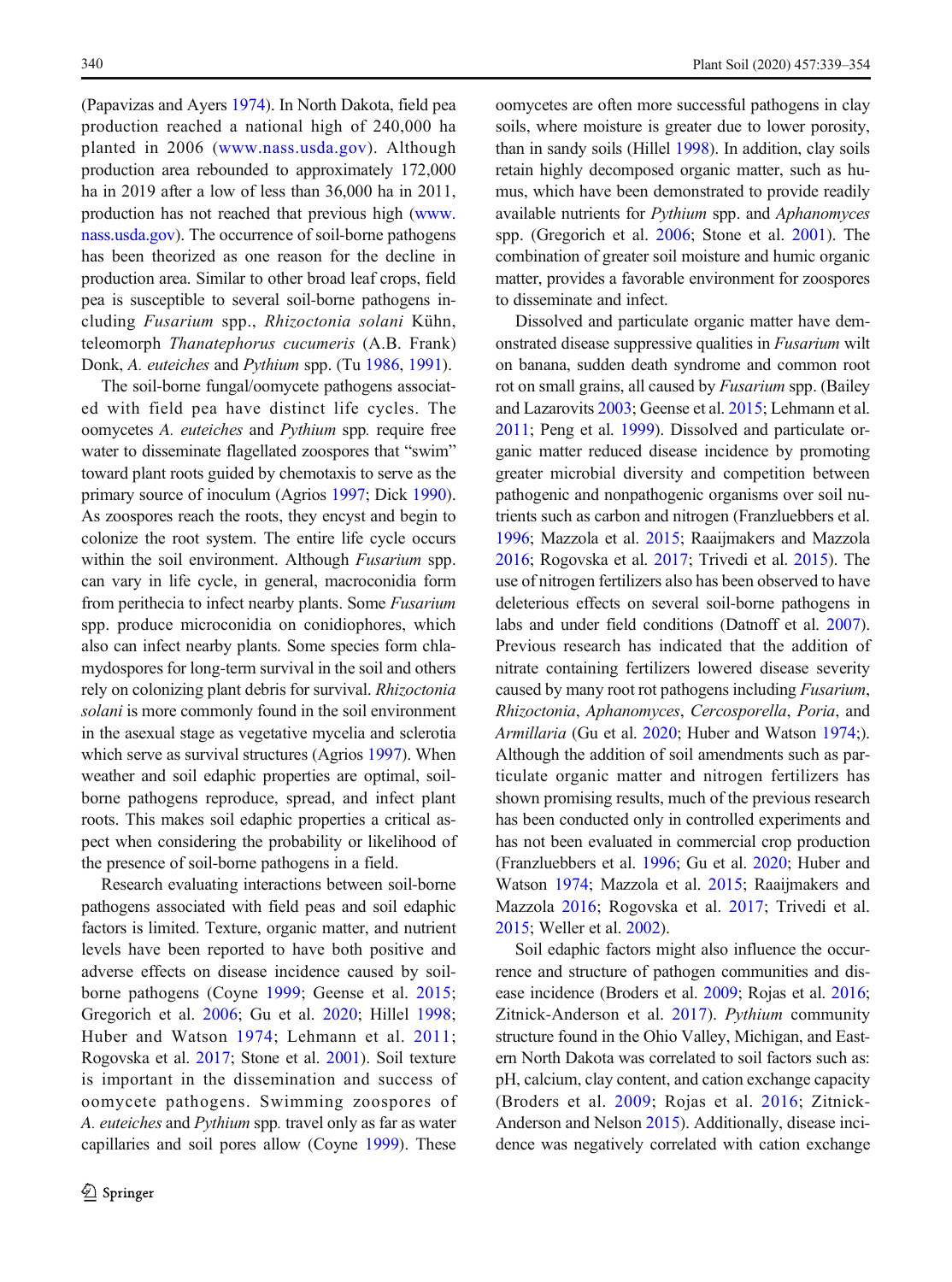capacity, organic matter and calcium in the Ohio Valley (Broders et al. [2009\)](#page-13-0). While research has begun to elucidate the associations between soil chemical/ physical properties and Pythium communities, little to no research has been conducted on the associations between the soil edaphic properties and soil-borne pathogens of field pea. The objectives of this research were to 1) identify the soil-borne pathogens associated with field pea in North Dakota and; 2) develop prediction models incorporating the occurrence of the soil-borne pathogen communities, soil edaphic properties and disease incidence. Understanding how the soil environment influences the presence of soil-borne pathogens is critical when structuring effective integrated pest management strategies (IPM) and developing disease prediction models. The development of such models could be used to improve the understanding of how the soil chemical and physical properties influence the occurrence of soil-borne pathogens and root rot severity in the field pea system.

# Materials and methods

## Plant collection

To identify soil-borne pathogens and characterize soilborne pathogen communities, field pea plants were collected at the v4 to v5 growth stage from 20 and 40 fields in June of 2014 and 2015, respectively (Supplementary Fig. S1). A total of 60 unique fields were sampled in 11 counties in the primary production region in northwestern North Dakota across the two years. Fields were chosen at a minimum of six km intervals. Five plants were collected in a 'W' pattern at five sampling sites within each field (25 total plants per field), with at least 100 m between sampling sites. The plants were collected arbitrarily at each sampling site, regardless of the presence of disease symptoms. GPS coordinates were recorded for each sampling site in all fields. Plants were collected from a total of 100 and 200 sampling sites in 2014 and 2015, respectively. Across both years of the survey, 1500 total plants were evaluated. Plants were transported to the laboratory on ice and gently rinsed with luke-warm tap water to remove soil. Root tissue was surface sterilized for 30 s with a 0.8% NaOCl solution. Plants were stored at 4 °C and processed within 48 h.

## Soil collection

Soil was collected from the same 60 fields as plants were sampled to develop prediction models incorporating soil-borne pathogen communities, soil properties and root rot incidence. Approximately 500 g of soil were collected using a garden spade to a depth of 25 cm from one or two plant sampling sites in all 60 fields, 36 and 70 sampling sites (one or two sampling sites within a field) in 2014 and 2015, respectively. The soil samples were transported to the laboratory on ice and processed immediately upon arrival. Soil samples were analyzed for 12 soil properties (Supplementary Table S1). Particle size analysis (sand, silt, clay) was conducted using the Hydrometer method (Tan [1996\)](#page-15-0). NO<sub>3</sub> - N, PO<sub>4</sub><sup>3</sup>, K<sup>+</sup>, pH, EC, Zn<sup>2+</sup>, Fe<sup>2+</sup>, organic matter, and calcium carbonate equivalent (CCE) were analyzed by the Soil Testing Laboratory at North Dakota State University using standard methodology (Carson [1980;](#page-13-0) Combs and Nathan [1998;](#page-13-0) Corwin and Rhoades [1982;](#page-13-0) Lindsay and Norvell [1978;](#page-14-0) McLean [1982](#page-14-0); Olsen et al. [1954](#page-14-0); Williams [1949](#page-15-0)).

# Disease evaluation

Disease incidence data were used to establish associations among soil-borne pathogen communities, soil properties and root rot incidence and develop prediction models. Plants were rated for disease using a modified disease rating scale where  $0 =$  no root discoloration;  $1 =$ slight discoloration of less than 15% of the root;  $2 =$ moderate discoloration that covers 16 to 30% of the root;  $3 = \text{large}$  discolored lesions that cover 31 to 75% of the root with some shriveling root hairs;  $4 =$  extensive root discoloration from 76 to 100% of the root but epicotyl is not shrunken;  $5 = 100\%$  discoloration of the root with lateral roots completely rotted and a shrunken epicotyl and/or roots are severed (Infantino et al. [2006;](#page-14-0) Ondrej et al. [2008](#page-15-0)). The ratings were transformed into binary data, where plants with a disease rating of 3 and above were considered diseased (1) and plants with a rating of 2 and below were considered healthy (0). The frequency of diseased plants (disease incidence) was determined at each of the 106 sampling sites where both plants and soil were sampled. Rather stringent parameters were applied to the classification of sampling sites. Soil/plant sampling sites with two or more diseased plants among the five sampled was considered a diseased site (1). Soil/plant sampling sites with zero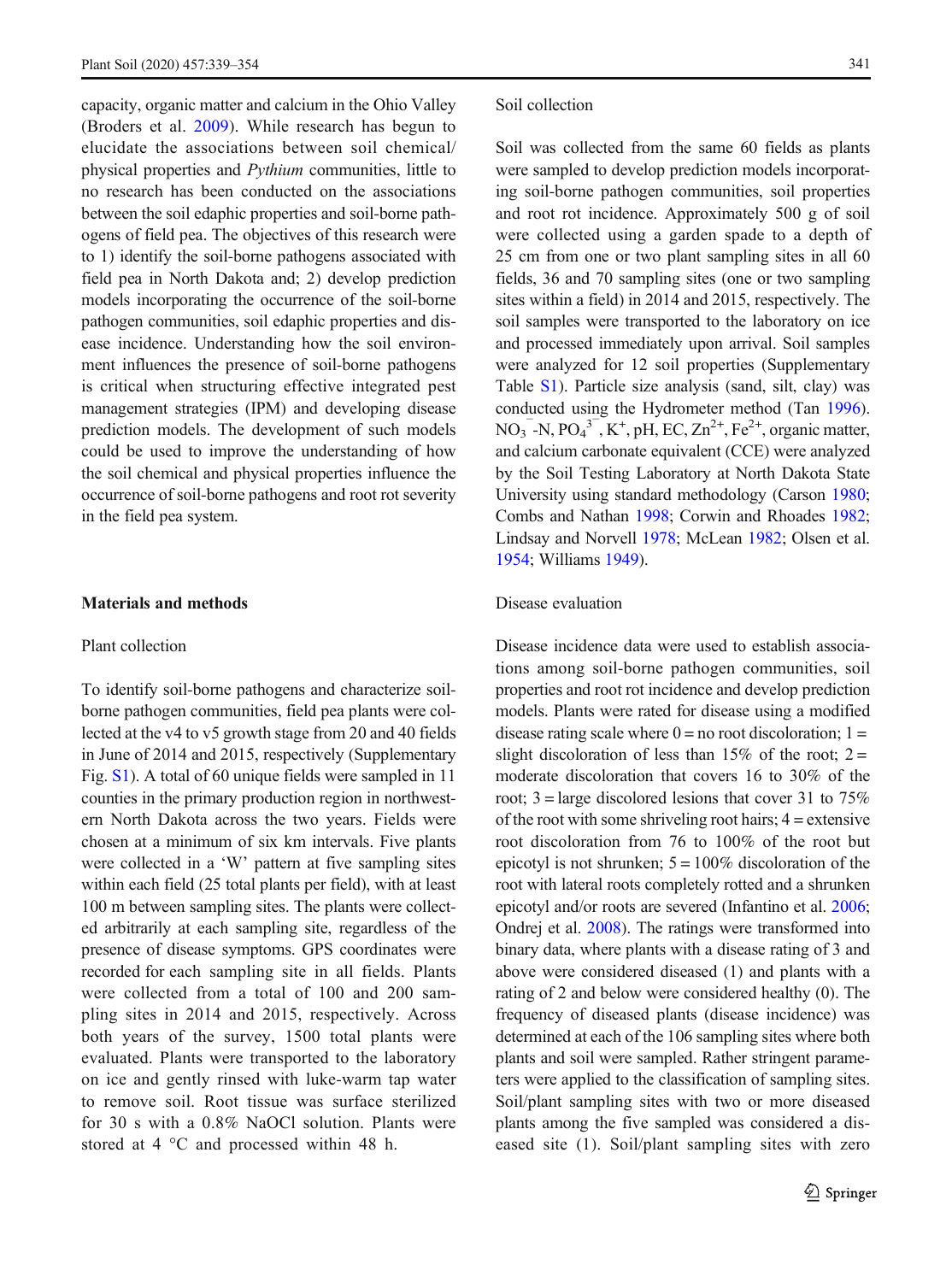or one diseased plant were considered a diseasefree site (0).

### Isolation and identification of fungi and oomycetes

Fungi and oomycete organisms were recovered from root tissue and identified via morphology and sequencing. Five, 2-cm sections were arbitrarily excised from the taproot, primary and secondary roots of each plant and placed onto three types of solid growth media in 90 mm Petri plates using the under the block technique (Schmitthenner and Bhat [1994\)](#page-15-0). In total, fifteen sections were excised from across the entire root system of each plant to maximize the isolation of all potential pathogens. Isolations were targeted at Fusarium spp., R. solani, A. euteiches and Pythium spp. as these have been identified as the most common pathogens associated with field pea in the northern great plains of the US and Canada (Chatterton et al. [2016;](#page-13-0) Chittem et al. [2015](#page-13-0); Feng et al. [2010;](#page-14-0) Gossen et al. [2016;](#page-14-0) Mathew et al. [2008](#page-14-0); Zitnick-Anderson et al. [2018\)](#page-15-0). For potential isolation of *Fusarium* species and *R. solani*,  $\frac{1}{2}$  strength potato dextrose agar (½ PDA: 19.5 g of BD Difco™ potato dextrose agar, 7.5 g agar, 1 L of distilled  $H_2O$ ) amended with streptomycin and neomycin both at a concentration of 50 mg/L  $(\frac{1}{2}$  PDA-S + N) was utilized. Roots plated onto the  $\frac{1}{2}PDA-S+N$  were incubated at  $22 \pm 2$  °C for three to five days under alternating 12 h light:dark. Growth on all plates was examined at 10× and 20× magnification using a BX43 clinical microscope (Olympus, Center Valley, PA) under phase-one lighting. Cultures were purified using hyphal-tip methods and placed onto non-amended ½ PDA. After three to five days, single spores typical of Fusarium spp. were transferred to carnation leaf agar (CLA, BD Biosciences; Nelson et al. [1983](#page-14-0)). Isolates were incubated as previously described for cultures of Fusarium species on  $\frac{1}{2}PDA-S+N$ . Isolates were identified to Fusarium spp. using morphological features including macro- and microconidial shape and size, the presence of sporodochia and chlamydospores and culture pigmentation (Leslie and Summerell [2006\)](#page-14-0). Hyphal apices characteristic of R. solani were transferred to  $\frac{1}{2}$  PDA-S + N via micro-manipulation and incubated for four to five days at  $22 \pm 2$  °C (Sneh et al. [1991](#page-15-0)). *R. solani* was characterized based on the presence of septate hyline hyphae that developed hyphal branching at a 90° angle and the characteristic brown radial colony growth (Sneh et al. [1991\)](#page-15-0).

Isolation of Pythium spp. was conducted on media containing 1% agar (water agar; WA: 15 g of BD Bacto™ dehydrated agar, 1 L of distilled  $H_2O$ ) amended with 5 mg of primaricin, 250 mg sodium ampillicin, 10 mg rifampicin, 133.3 mg 75% pentachloronitrobenzene (PCNB), and 10 mg benomyl (WA- PARP+B; Oudemans [1999\)](#page-15-0). A. euteiches isolation was conducted using cornmeal agar (CMA: 17 g BD BBL™ cornmeal agar / 1 L distilled H2O) amended with 100 mg metalaxyl, 10 mg benomyl, 100 mg vancomycin, 100 mg rifampicin, and .05 mg amphotericin b (CMA-MBV; Pfender et al. [1984](#page-15-0)). Roots plated onto these oomycete-selective media were incubated for 48 h as described above for fungal isolation. Defining oomycete characteristics such as coenocytic hyphae with flowing protoplasm were used to select isolates for transfer. Hyphal apices characteristic of oomycetes were placed onto  $\frac{1}{2}$  PDA-S + N. Isolates of *Pythium* spp. and A. euteiches were identified to species via morphological features. The size and shape of asexual structures including sporangia, zoospores, and hyphal ornamentation and sexual structures including oospores, oogonium, and antheridia primarily were used for morphological identification (van der Plaats-Niterink [1981](#page-15-0); Dick [1990;](#page-13-0) Scott [1961\)](#page-15-0). Isolates of Pythium spp. that did not readily produce sexual structures on media were cultured in a grass leaf culture (Zitnick-Anderson and Nelson [2015](#page-15-0)). Asexual structure development and storage of A. euteiches isolates were performed previously described (Carlson [1965](#page-13-0); Dick [1990;](#page-13-0) van der Plaats-Niterink [1981](#page-15-0); Scott [1961\)](#page-15-0).

All fungal and oomycete isolates collected in 2014, and approximately 50% of isolates collected in 2015 were sequenced to confirm morphological identities. Total genomic DNA was extracted from purified cultures for species identification via sequencing. After 5 and 7 days, fungal and oomycete tissue, respectively, was scraped from the agar surface for each purified fungal isolate and lyophilized using a Labconco Freezone 6 console freeze dry system (Labconco, Kansas City, MO) for 24 h at −40 °C under 0.133 mBar of vacuum pressure. Dried tissue was transferred to 2 mL round bottom screw cap cryovials (Cat. # 10018–746, VWR, Radnor, PA) and total genomic DNA was extracted using a modified CTAB method (Doyle and Doyle [1987;](#page-14-0) Zitnick-Anderson et al. [2018\)](#page-15-0). DNA quantity and quality were evaluated using Nanodrop and gel electrophoresis on a 1% agarose gel, respectively. The internal transcribed spacer (ITS) primers ITS1 and ITS4 were used to sequence all isolates (White et al. [1990\)](#page-15-0). Further confirmation of the isolate identity as Fusarium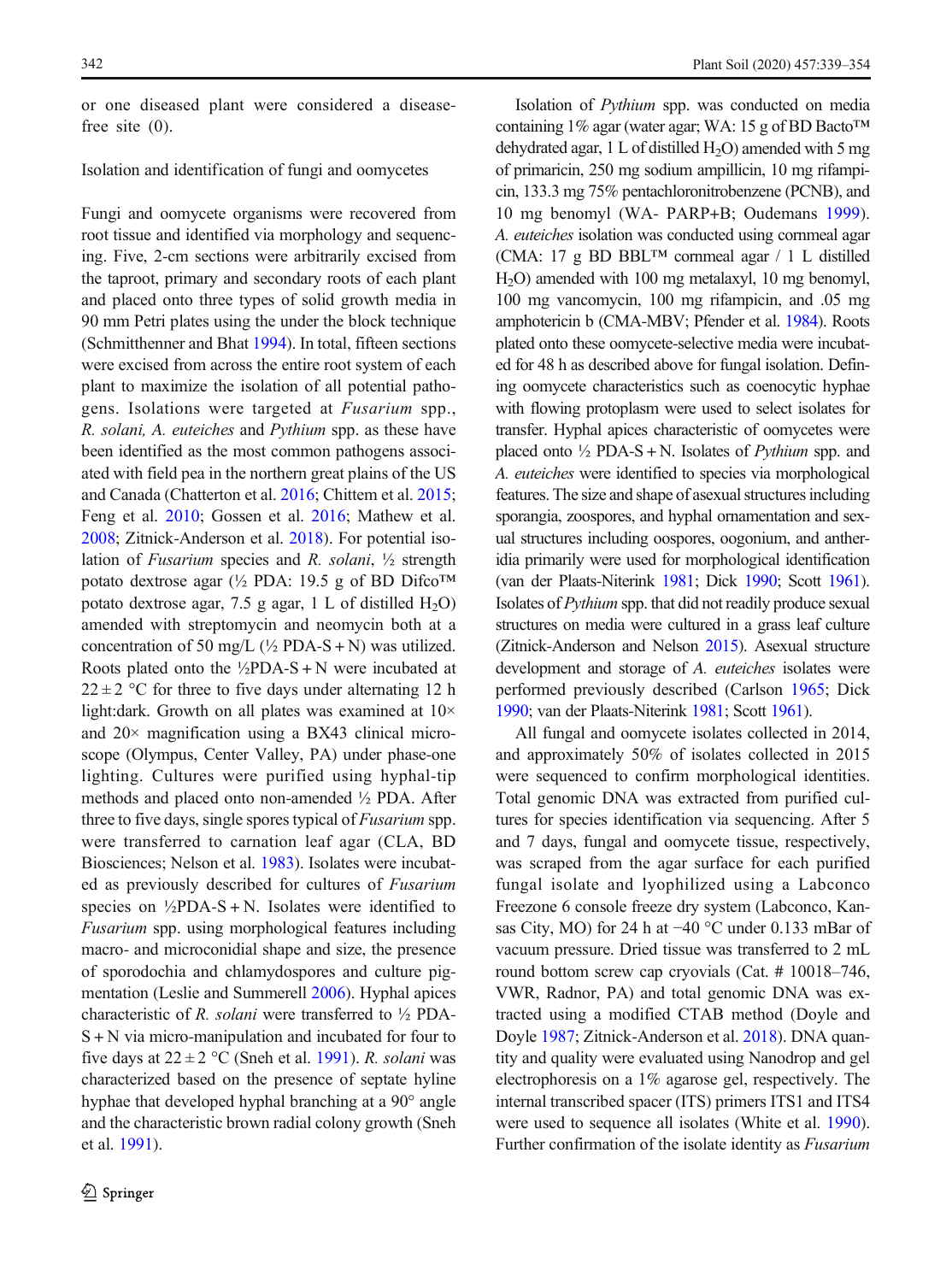spp., or an oomycete (*Pythium* spp. or *A. euteiches*) was performed in duplicate using the translation elongation factor alpha 1 (TEF-1 $\alpha$ ) EF-1 and EF-2 primers and coxidase subunit I (COXI) mitochondrial DNA primers OomCOILevup and FM58mod, respectively, using previously described methods (Broders et al. [2009](#page-13-0); Knutsen et al. [2004;](#page-14-0) Spies et al. [2011\)](#page-15-0). Amplified PCR products were visualized via electrophoresis on a 1% agarose gel. The PCR products were treated with Exo-I (Affymetrix, OH) and rAPid phosphatase (Roche, IN) following the manufacturer's protocol and sequenced bi-directionally (GenScript USA Inc., Piscataway, NJ). DNA sequence data were compared with known sequences available in the NCBI non-redundant database to confirm morphological identification. The FUSARIUM-ID v 1.0 database was used to evaluate sequences from those isolates morphologically identified as *Fusarium* spp. and sequenced using the TEF-1 $\alpha$ primers. BLAST parameters included sequence lengths ranging from 600 to 850 bp, e-values of 0.0, maximum identity match of 98% or greater, and query coverage of 98% or greater (Supplementary Table S2).

## Species diversity, evenness and Spearman's correlation

Species diversity and evenness were calculated using the number of isolates of each species at each soil sampling site within a field using the Shannon and evenness  $E_5$  indices (Grünwald et al. [2003;](#page-14-0) Krebs [1999](#page-14-0)). The Shannon index is described as H' =  $\Sigma$   $p_i$  ln  $p_i$ , where H' is species diversity score and  $pi$  is the proportion of individuals in the ith species (Krebs [1999](#page-14-0)). The E<sub>5</sub> equation is as described as E<sub>5</sub> = (((1/ $\lambda$ )-1)/ $e^{H'}$ -1), where  $\lambda$  is Simpson's index (Grünwald et al. [2003](#page-14-0)). The Simpson's index is a measure of diversity that accounts for the number of species present and the abundance of each species (Grünwald et al. [2003](#page-14-0); Krebs [1999](#page-14-0)). Relationships between species diversity and the 12 soil properties were evaluated using Spearman's correlation analysis (SAS version 9.1; SAS Institute, Cary, NC).

Development and characterization of soil-borne pathogen communities

Differences across soil environments, with communities as sample units, can be conceptualized using indicator species analysis (Dufrêne and Legendre [1997](#page-14-0)). For the purpose of this study, communities were defined by geographical distribution based on the occurrence of targeted soil-borne pathogens isolated from plants collected at each soil sampling site. To avoid generalizing soil information for an entire field, soil-borne pathogen abundance and frequency data used for the indicator species analysis was limited to plants sampled from the same site within a field where soil samples were extracted. Abundance was defined as total number of isolates of each species recovered from plants at a soil sampling site. The frequency of occurrence of each species was defined as the number of sites where a species was identified/ total number of soil sampling sites ( $n = 106$ ) × 100.

A square root transformation was utilized to transform non-linear and non-normal frequency and abundance data for each organism. Hierarchical clustering, indicator species analysis, and multi-response permutation procedure (MRPP) were used to develop and characterize the community structure of the fungi and oomycetes in the soil-borne pathogen complex using the PC-ORD version 6 software (McCune and Mefford [2011\)](#page-14-0). Indicator species analysis was validated using a previously developed 5-step process (Siddig et al. [2016](#page-15-0)). Communities within the pea root rot complex were described using the results of the hierarchical clustering of sampling sites and indicator species analysis.

Hierarchical cluster analysis was performed using the relative Euclidean distance measurement and Ward's minimum variance method to group sampling sites together based on combining relative abundance and frequency of each species. The dendrogram was used to define and determine the optimum number of communities by implementing the Dufr ne and Legendre [\(1997\)](#page-14-0) method of pruning based on indicator species analysis (McCune and Mefford [2011](#page-14-0)).

Community membership was analyzed and indicator values were calculated for each species within a community at each cluster step. Within the indicator species analysis, the Monte Carlo test was performed to generate  $p$  values for each species and the average  $p$  value across all species (McCune and Mefford [2011](#page-14-0)). The cluster step with the smallest average  *value and the* most significant indicators ( $\alpha \le 0.05$ ) were used as criterion for determining communities within the data set. In addition, a MRPP was performed to determine if communities were statistically dissimilar (McCune and Mefford [2011;](#page-14-0) Mielke and Berry [2001\)](#page-14-0). The test statistic (T) was used to assess the separation between the field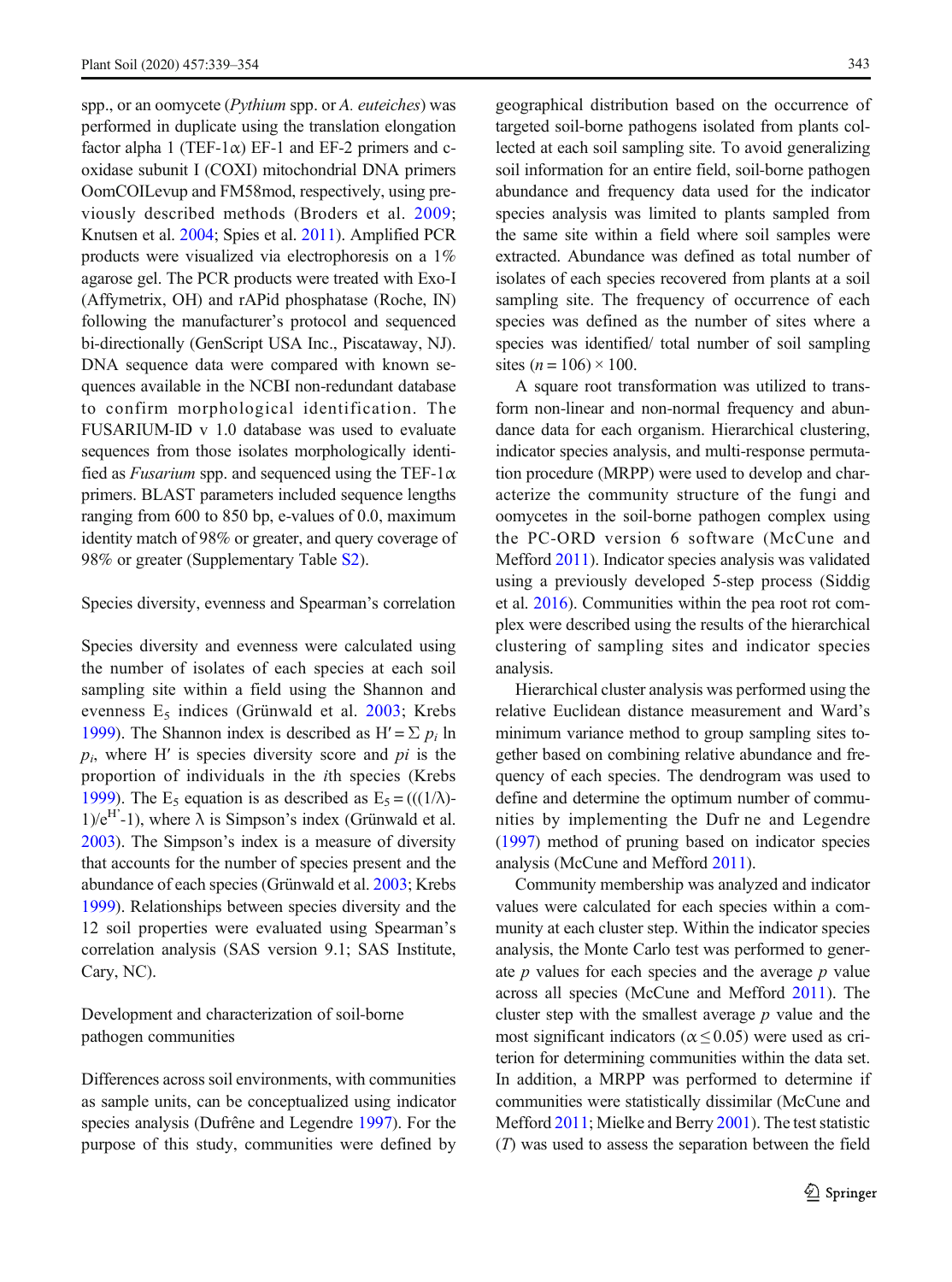pea soil-borne pathogen communities. Additionally, the likelihood that observed differences among communities was due to chance value (p) and the chancecorrected within community agreement value (A) were used to evaluate the validity of the communities (McCune and Mefford [2011](#page-14-0); Mielke and Berry [2001\)](#page-14-0).

#### Modeling and associations

Logistic regression analysis was performed using the presence/absence (occurrence) data for each soil-borne pathogen community, disease and the soil properties data. Logistic regression analysis was performed using stepwise selection to generate multiple models to determine associations among soil properties, disease incidence and occurrence data of each soil-borne pathogen community. After computing the  $y$  values from the logistic models, probabilities of the presence of diseased plants and communities of soil-borne pathogen were calculated using the same formula  $(P = e^{y}/ (1 + e^{y}))$ , where  $P$  is probability and  $e^y$  linearizes the logistic  $y$ values. Logistic regression was performed using SAS (version 9.3). The Akaike Information Criterion (AIC), c-value (a variant of Somer's D), and Hosmer and Lemeshow test were used to evaluate the quality and the fitness, respectively, of each model for the data (Hosmer et al. [1988](#page-14-0); Sakamoto et al. [1986;](#page-15-0) Somers [1962](#page-15-0)). The AIC value measured the amount of information loss for each model developed for each soil-borne pathogen community and disease incidence. The c-value is comparable to the R-square value of linear regression. The c-value was used to assess the accuracy of the models. The Hosmer and Lemeshow test was used to assess the accuracy of the model that best fits the data.

# Results

Soil-borne pathogen isolation and identification

A total of 3376 isolates of Fusarium spp. R. solani, A. euteiches and Pythium spp. were recovered from 60 fields in 11 counties in northwestern North Dakota from field pea plants collected during the month of June in 2014 and 2015 (Table [1\)](#page-6-0). Among these, 11 fungal and oomycete species were identified based on morphological and DNA sequence data (Tables [1](#page-6-0) and [2](#page-7-0)). A. euteiches was recovered from plants sampled from nine of 11 North Dakota counties across 2 years (Table [1](#page-6-0)). All Fusarium spp. were collected from either 10 or 11 counties. Pythium spp. and R. solani were recovered from 10 and five counties, respectively. Frequency of recovery of Fusarium spp. generally followed the same trends across both years the survey was conducted. In 2014, Fusarium avenaceum R.J. Cook, Fusarium acuminatum Wollenweber, and F. oxysporum were most frequently recovered from 69%, 67%, and 45% of the 100 plant sampling sites, respectively (Table [2](#page-7-0)). A. euteiches, R. solani and Pythium spp. were recovered from 17%, 7% and 6% of the 100 plant sampling sites, respectively. In 2015, F. acuminatum (74%), F. avenaceum (60%), and Fusarium redolens (Wollenweber) W.L. Gordon (35%) were most frequently recovered (Table [2](#page-7-0)). A. euteiches, and Pythium spp. were recovered more frequently in 2015, from 25% and 11% of the 200 plant sampling sites, respectively. R. solani was not recovered from any plants sampled in 2015. Detection frequency of all other Fusarium spp. across both years was between 9% and 28%.

#### Species diversity, evenness, and Spearman's correlation

The Shannon diversity indices, ranged from 0.59 to 2.04 for fungal and oomycete species. The Simpson's indices measuring evenness were high, ranging from 0.69 to 0.97. Spearman correlation analyses between species diversity and the 12 soil properties revealed a significant  $(p = 0.02; \rho = -0.22)$  negative correlation between K<sup>+</sup> and species diversity. No other correlations were significant between species diversity and the other 11 soil properties (data not shown).

Development and characterization of soil-borne pathogen communities

Five communities were defined using the cluster analysis, indicator species analysis, and MRPP (Table [3\)](#page-8-0). Cluster step five had the greatest number of significant indicator species and the lowest average  $p$  value across all species; therefore, this was the most informative and ecologically meaningful point to prune the dendrogram  $(p = 0.25)$ . The three MRPP tests included to evaluate the validity of each community defined by the indicator species indicated that there were statistical differences among communities  $(T = -41.33)$ , the differences between communities was not due to chance  $(p = 0.004)$ , and the communities were heterogeneous  $(A = 0.04)$ . Based on the indicator species analysis, community 1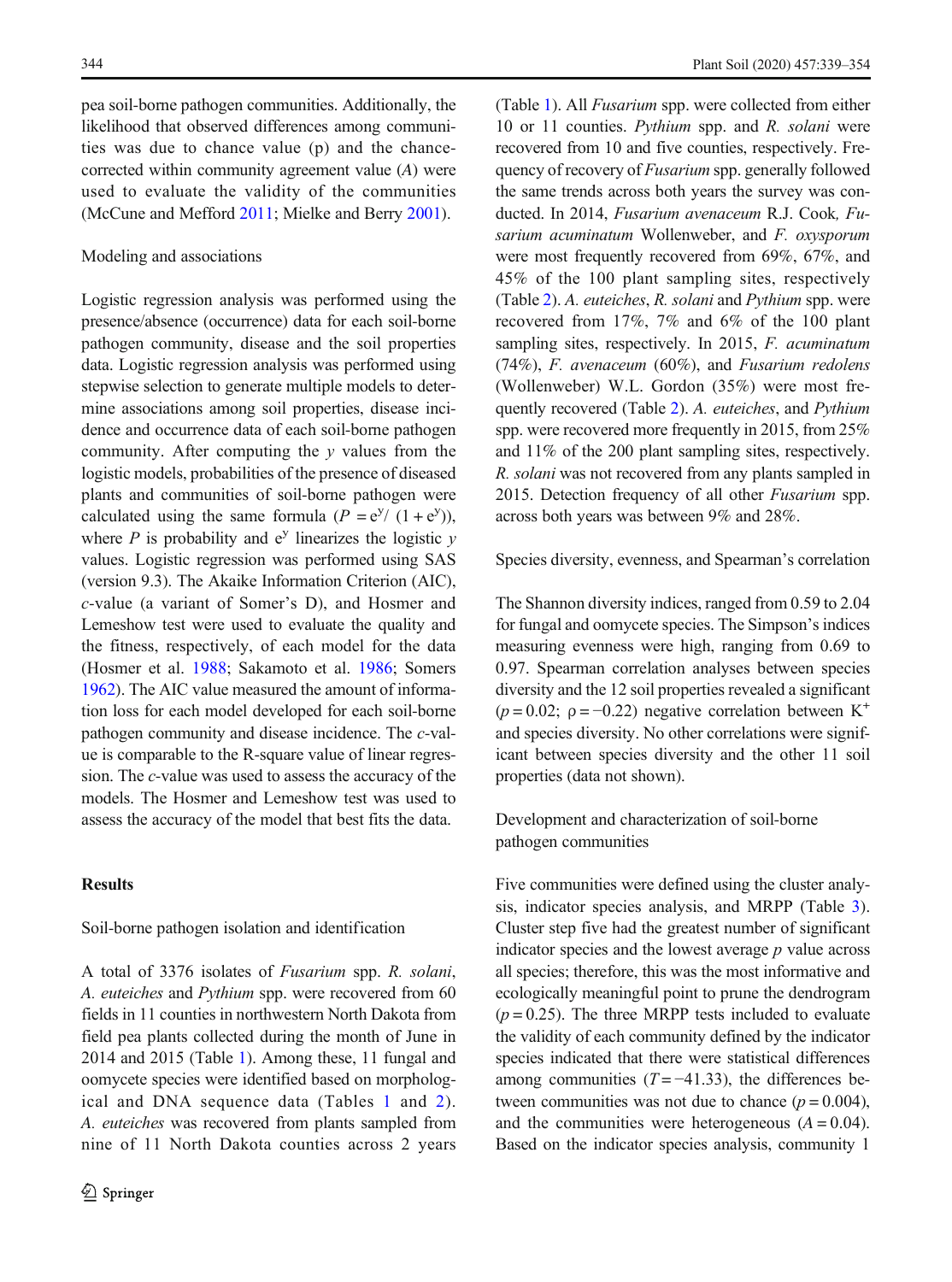| $\vdots$<br>֠            |
|--------------------------|
|                          |
|                          |
|                          |
| j                        |
| $\frac{1}{2}$            |
|                          |
| j                        |
|                          |
| $\overline{a}$<br>֚֚֡֡֡֡ |
|                          |
| ï<br>Ī<br>ŀ<br>l         |

| $250 + 225$<br>and home re<br>ach s<br>֓<br>$f$ fields with<br>ׅ֦֧֦֧֚֚֚֚֚֚֚֚֚֚֚֚֚֚֚֚֚֚֚֚֚֚֚֚֚֚֬֡֓֡֡֡֓֞֡֝֓֞֡<br>$\tilde{\zeta}$ |              |
|--------------------------------------------------------------------------------------------------------------------------------|--------------|
| Vo. 01                                                                                                                         | <b>Lelds</b> |
| j                                                                                                                              |              |

<span id="page-6-0"></span>

|              |           | Aphanomyces Fusarium<br>euteiches                     | acuminatum | avenaceum<br>Fusarium | culmorum<br>Fusarum      | graminearum<br>Fusarium | unnodskxo<br>Fusarium | Fusarium<br>redolens | solani | sporotrichioides<br>Fusarum Fusarum | Python<br>spp. | Rhizoctonia<br>solani |
|--------------|-----------|-------------------------------------------------------|------------|-----------------------|--------------------------|-------------------------|-----------------------|----------------------|--------|-------------------------------------|----------------|-----------------------|
| Burke        |           |                                                       |            |                       |                          |                         |                       |                      |        |                                     |                |                       |
| Bottineau    |           |                                                       |            |                       |                          |                         |                       |                      |        |                                     |                |                       |
| Divide       |           |                                                       |            |                       |                          |                         |                       |                      |        |                                     |                |                       |
| Foster       |           |                                                       |            |                       |                          |                         |                       |                      |        |                                     |                |                       |
| Sheridan     |           |                                                       |            |                       |                          |                         |                       |                      |        |                                     |                |                       |
| McHenry      |           |                                                       |            |                       |                          |                         |                       |                      |        |                                     |                |                       |
| McLean 6     |           |                                                       |            |                       |                          |                         |                       |                      |        |                                     |                |                       |
| Ward         |           |                                                       |            |                       |                          |                         |                       |                      |        |                                     |                |                       |
| Williams     |           |                                                       |            |                       |                          |                         |                       |                      |        |                                     |                |                       |
| Mountrail 14 |           | ∝                                                     | 그          |                       |                          |                         |                       |                      |        |                                     |                |                       |
| Renville     |           | √                                                     |            |                       |                          |                         |                       |                      |        |                                     |                |                       |
| Total        | $\degree$ | 23                                                    | $\degree$  | 59                    | $\overline{\mathcal{E}}$ | 34                      | 32                    | 38                   | 22     | 29                                  |                | ്വ                    |
|              |           | <sup>a</sup> Renville county was sampled only in 2015 |            |                       |                          |                         |                       |                      |        |                                     |                |                       |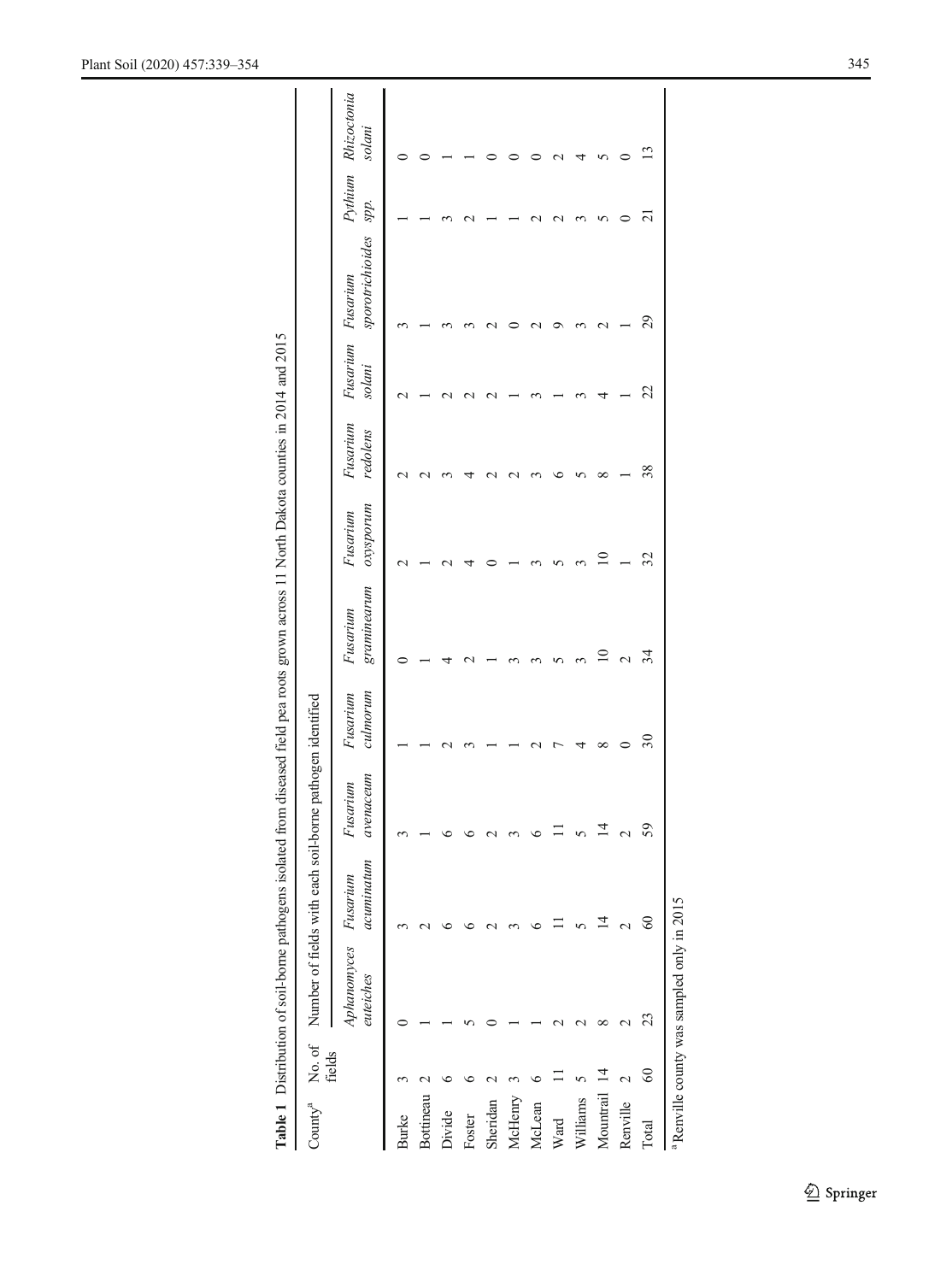| Pathogens                 | 2014<br>Frequency $(\%)^a$ | 2015<br>Frequency $(\%)^b$ | Total<br>Frequency $(\%)^c$ |
|---------------------------|----------------------------|----------------------------|-----------------------------|
|                           |                            |                            |                             |
| Aphanomyces euteiches     | 17                         | 25                         | 22                          |
| Fusarium acuminatum       | 67                         | 74                         | 71                          |
| Fusarium avenaceum        | 69                         | 60                         | 63                          |
| Fusarium culmorum         | 11                         | 22                         | 18                          |
| Fusarium graminearum      | 25                         | 20                         | 21                          |
| Fusarium oxysporum        | 45                         | 28                         | 34                          |
| Fusarium redolens         | 15                         | 35                         | 28                          |
| Fusarium solani           | 11                         | 9                          | 10                          |
| Fusarium sporotrichioides | 12                         | 22                         | 18                          |
| Pythium spp.              | 6                          | 11                         | 9                           |
| Rhizoctonia solani        |                            | $\Omega$                   | $\mathfrak{D}$              |

<span id="page-7-0"></span>Table 2 Frequency of soil-borne pathogens recovered from North Dakota field peas surveyed in 2014 and 2015

<sup>a</sup> Frequency based on the presence of each pathogen across 100 plant sampling sites during 2014

<sup>b</sup> Frequency based on the presence of each pathogen across 200 plant sampling sites during 2015

<sup>c</sup> Frequency based on the presence of each pathogen across the total 300 plant sampling sites for 2014 and 2015

was characterized by F. acuminatum, present at 33 sampling sites. Community 2 was characterized by F. solani, present at 8 sampling sites. Community 3 was characterized by A. euteiches, present at 24 sampling sites. Community 4 was characterized by Fusarium sporotrichioides Sherbakov, present at 31 sampling sites. Community 5 was characterized by F. redolens, present at 10 sampling sites.

## Probability models and associations

Logistic regression analysis was performed to generate an accurate model to calculate the probability of the occurrence of each community based on the soil properties. Logistic regression models generated for community 2 (characterized by F. solani) and 5 (characterized by F. redolens) did not fit the data and were rejected based on the Hosmer and Lemeshow test values of 0.02 and < 0.01, respectively. This is likely because there was insufficient data to make any significant or meaningful associations. Community 2 was only present at 8 sampling sites and community 5 was only present at 10 sampling sites. The communities were significant based on the indicator species analysis; however, extrapolating associations between the occurrence of each community and soil properties using logistic regression is not appropriate with so few points of observation.

Logistic regression models were chosen for each of the three communities with significant associations

based on the lowest AIC values, the largest  $c$ -values and Hosmer and Lemeshow p-values. The rank correlation of ordinal variables  $(c$  value) and the accuracy of the model for fit to the data (Hosmer and Lemeshow test) for community 1 (characterized by F. acuminatum) were 0.70 and 0.86, respectively. Both values indicate that the model extrapolated from logistic regression analysis was a good fit for the data. The logistic regression model for community 1 was logit  $(y) = 2.24 +$ −0.0968 (clay). The model for community 1 indicated that as clay content increased, the probability of the occurrence of community 1 within a soil decreased  $(p < 0.01$ ; Fig. [1\)](#page-9-0).

For community 3 (characterized by A. euteiches), the c value was 0.74 and the Hosmer and Lemeshow test was 0.84. The logistic regression model was logit  $(y)$  =  $-8.9913 + -0.00524(K^{+}) + 1.0294(pH) + 0.0232(Fe^{2+}).$ Logistic regression analysis indicated that community 3 was positively associated with, pH ( $p = 0.01$ ) and Fe<sup>2+</sup>  $(p < 0.01)$  and negatively associated with K<sup>+</sup>  $(p = 0.01)$ . However, when held at constant pH of 7, as  $K^+$  levels increased the overall probability of the occurrence of community 3 decreased across a range of  $Fe<sup>2+</sup>$  concentrations (Fig. [2](#page-9-0)).

The c value was 0.78 and the Hosmer and Lemeshow test was 0.62 for community 4 (characterized by F. sporotrichioides). The logistic regression model was logit  $(y) = 3.3683 +$  $-1.1847(pH) + -0.019(Fe<sup>2+</sup>) + 0.1727(clay).$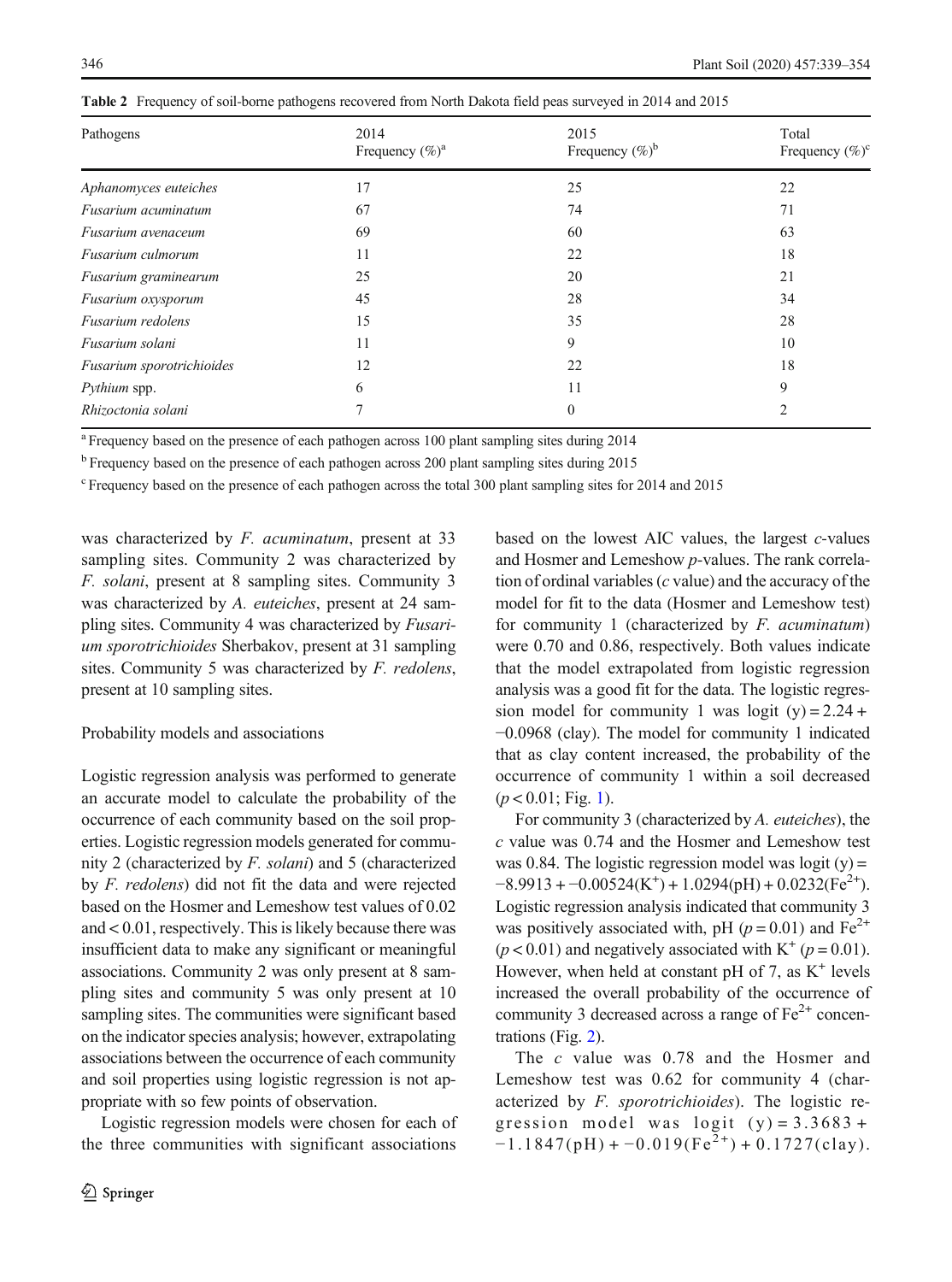<span id="page-8-0"></span>Table 3 Monte Carlo test and indicator species analysis showing the indicator values of each soil-borne pathogen for each group (cluster) recovered from field pea roots sampled in North Dakota in 2014 and 2015

|                           |         |                           |                           |    | Community               |    |                |              |                       | Monte Carlo test of significance of<br>observed maximum indicator values |           |  |
|---------------------------|---------|---------------------------|---------------------------|----|-------------------------|----|----------------|--------------|-----------------------|--------------------------------------------------------------------------|-----------|--|
|                           |         | Identifier <sup>a</sup> : |                           |    | 3<br>2                  |    | $\overline{4}$ | 5            | for indicator species |                                                                          |           |  |
|                           |         |                           | Number of sampling sites: | 33 | 8                       | 24 | 31             | 10           |                       |                                                                          |           |  |
| Pathogen                  | $Avg^b$ | Max <sup>c</sup>          | MaxGrp <sup>d</sup>       |    | Indicator Values $(\%)$ |    |                |              | Mean                  | S. Dev                                                                   | $p$ value |  |
| Fusarium avenaceum        | 10      | 21                        | 3                         | 8  | 5                       | 21 | 9              | 7            | 17.1                  | 4.0                                                                      | 0.13      |  |
| Fusarium acuminatum       | 10      | 27                        | 1                         | 27 | 16                      | 5  | 1              | $\mathbf{0}$ | 14.0                  | 4.4                                                                      | 0.02      |  |
| Fusarium graminearum      | 10      | 19                        | $\overline{c}$            | 7  | 19                      | 6  | 7              | 10           | 15.9                  | 4.3                                                                      | 0.19      |  |
| Fusarium oxysporum        | 9       | 13                        | 3                         | 9  | 12                      | 13 | 7              | 4            | 16.3                  | 4.3                                                                      | 0.80      |  |
| Fusarium culmorum         | 10      | 15                        | 4                         | 3  | 5                       | 13 | 15             | 13           | 16.3                  | 4.2                                                                      | 0.56      |  |
| Fusarium sporotrichioides | 11      | 31                        | 4                         | 5  | 6                       | 3  | 31             | 11           | 16.9                  | 4.2                                                                      | 0.01      |  |
| Fusarium redolens         | 10      | 24                        | 5                         | 5  | 3                       | 10 | 9              | 24           | 15.7                  | 4.2                                                                      | 0.02      |  |
| Fusarium solani           | 6       | 22                        | $\overline{2}$            | 4  | 22                      | 1  | 1              | 4            | 10.7                  | 4.6                                                                      | 0.04      |  |
| Aphanomyces euteiches     | 11      | 41                        | 3                         | 10 | $\theta$                | 41 |                | 2            | 14.6                  | 4.6                                                                      | 0.00      |  |
| Pythium spp.              | 9       | 16                        | 1                         | 16 | 4                       | 12 | 6              | 7            | 16.9                  | 4.3                                                                      | 0.46      |  |
| Rhizoctonia solani        | 6       | 11                        | $\overline{c}$            | 2  | 11                      | 5  | 3              | 7            | 11.8                  | 4.6                                                                      | 0.45      |  |
| Average                   | 9       | 22                        |                           | 9  | 9                       | 12 | 8              | 8            | 15.1                  | 4.3                                                                      | 0.25      |  |

<sup>a</sup> A coding variable

<sup>b</sup> Average of the combined abundance and frequency of each species divided by 5, the total number of communities

c Maximum indicator value of the species across the five communities, a high number identifies the indicator species

<sup>d</sup> The identifier for the community with the largest indicator value

Community 4, was negatively associated with pH  $(p=0.01)$ , Fe<sup>2+</sup>  $(p=0.03)$ , and positively associated with clay  $(p < 0.01)$ . At pH = 7, the model for community 4 indicates that as  $Fe^{2+}$  increased, the probability of the occurrence of community 4 decreased over a range of percentage clay (Fig. [3](#page-10-0)).

The c value was 0.84 and the Hosmer and Lemeshow test was 0.77 for disease incidence. The logistic regression model was logit  $(y) = -0.657 +$  $-0.004(K^+) + 1.5145(\pm$  community 1) + 2.556 ( $\pm$  community 3). The disease incidence was negatively associated with  $K^+$  levels, and was positively associated with the presence of communities 1 (characterized by F. acuminatum) and 3 (characterized by A. euteiches; Fig. [4\)](#page-10-0). As soil  $K^+$  levels increased the probability of disease incidence generally declined. However, when both communities 1 and 3 were present, the probability of disease incidence remained high regardless of  $K^+$  concentrations (Fig. [4\)](#page-10-0). The probability of disease occurrence was greater when only community 3 was present when compared to when only community 1 was present.

#### **Discussion**

To our knowledge this is the first study where associations were made among characterized soil-borne pathogen communities, soil edaphic properties, and field pea root rot incidence. This is also the first instance where probability models were developed to predict the occurrence of the soil-borne pathogen communities and disease incidence on field pea. Associations between soil edaphic properties and fungal /oomycete communities have been well established over the past 60 years (Broders et al. [2009;](#page-13-0) Coleman et al. [2004;](#page-13-0) Rojas et al. [2016](#page-15-0); Rousk et al. [2010;](#page-15-0) Zitnick-Anderson et al. [2017\)](#page-15-0). Soil texture, pH, EC, macro- and micronutrients indirectly and directly affect diversity of fungal and oomycete organisms. In addition, tillage, use of cover crops, soil amendments, and weather conditions can influence the field pea soil-borne pathogen complex (Gossen et al. [2016](#page-14-0)) and interactions can lead to changes in community structures. Essentially, community composition changes based on both abiotic and biotic variables. While it is not feasible to include every soil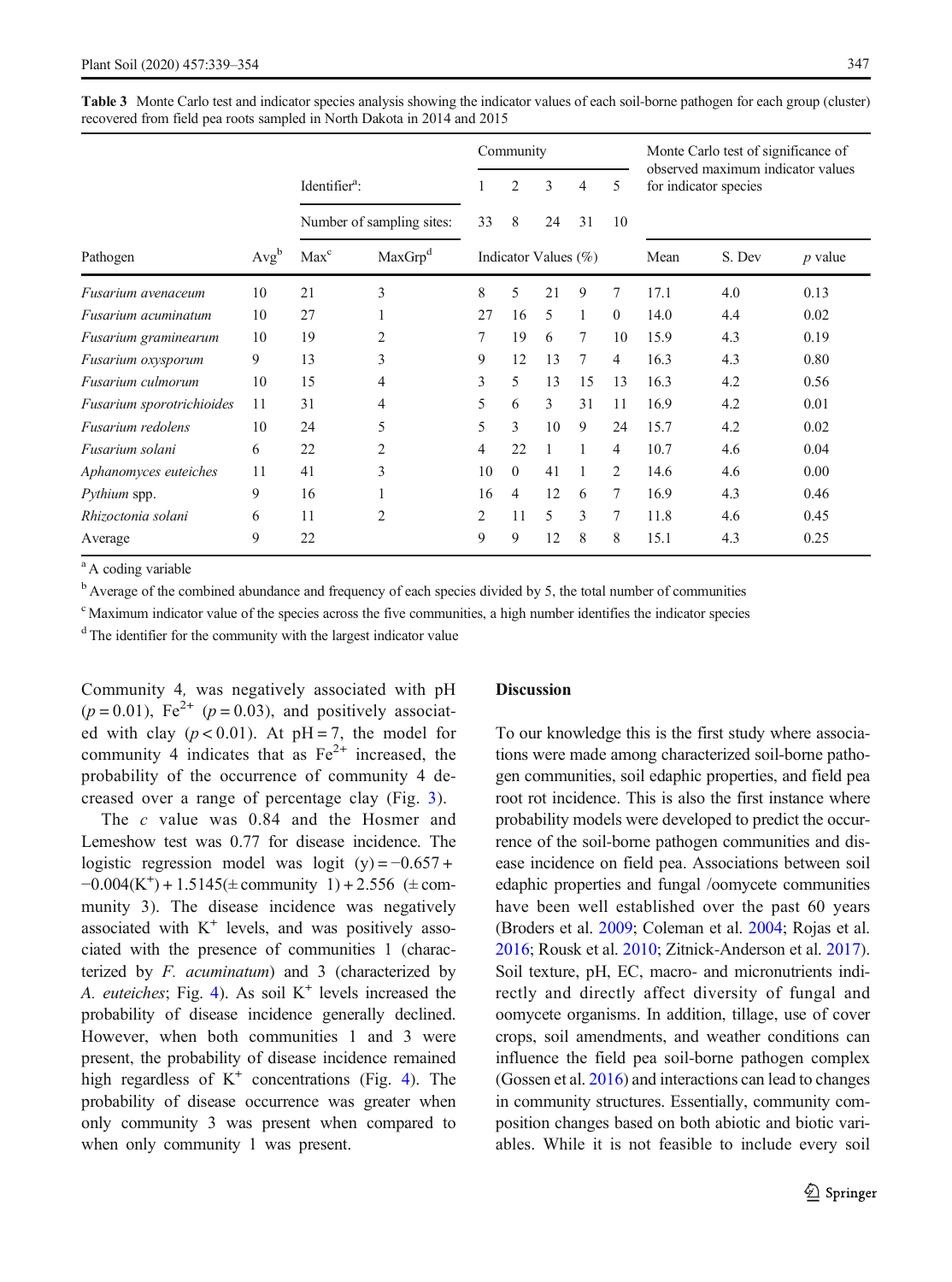<span id="page-9-0"></span>Fig. 1 Probability  $(\%)$  of the presence of soil-borne pathogen community 1 (characterized by Fusarium acuminatum) on plant root tissue as a function of increases in clay content (%). Logistic regression model:  $y =$ 2.24 + −0.0968 (clay)



property that may influence community structure, analyzing 12 soil properties with the three soil-borne pathogen communities provided logistic models with statistical significance that explained the associations observed in this research. The information gained from the associations not only furthers our understanding of how some soil environmental parameters favor particular soil-borne pathogen communities, but also allows for the development of models to predict the likelihood of occurrence of a soil-borne pathogen community.

Soil-borne pathogens cause the most economically important diseases of field pea in the Northern Great Plains. Understanding the pathogens contributing to the disease complex is of utmost importance to management, in particular the development of cultivar resistance. Survey results from the current studies conducted in 2014 and 2015 confirm results from a previous North Dakota field pea surveys (Chittem et al. [2015;](#page-13-0) Mathew et al. [2008](#page-14-0)), further strengthening our understanding of the role Fusarium spp. and R. solani play in the soil-borne pathogen complex. Consistent with previous surveys in North Dakota and elsewhere, F. solani was found least frequently and F. acuminatum and F. avenaceum were found most frequently (Chatterton et al. [2016;](#page-13-0) Chittem et al. [2015](#page-13-0); Feng et al. [2010;](#page-14-0) Mathew et al. [2008\)](#page-14-0). Both F. solani and F. avenaceum are aggressive root rot pathogens on a wide host range and are globally distributed (Chatterton et al. [2016;](#page-13-0)



Fig. 2 Probability  $(\%)$  of the presence of soil-borne pathogen community 3 (characterized by Aphanomyces euteiches) on plant root tissue depending on  $Fe^{2+}$ , pH, and  $K^+$  levels. Logistic

regression model:  $y = -8.9913 + -0.00524(K^+) + 1.0294(pH)$  $+0.0232(Fe<sup>2+</sup>)$ . To simplify the representation of the model, pH was set at a constant of 7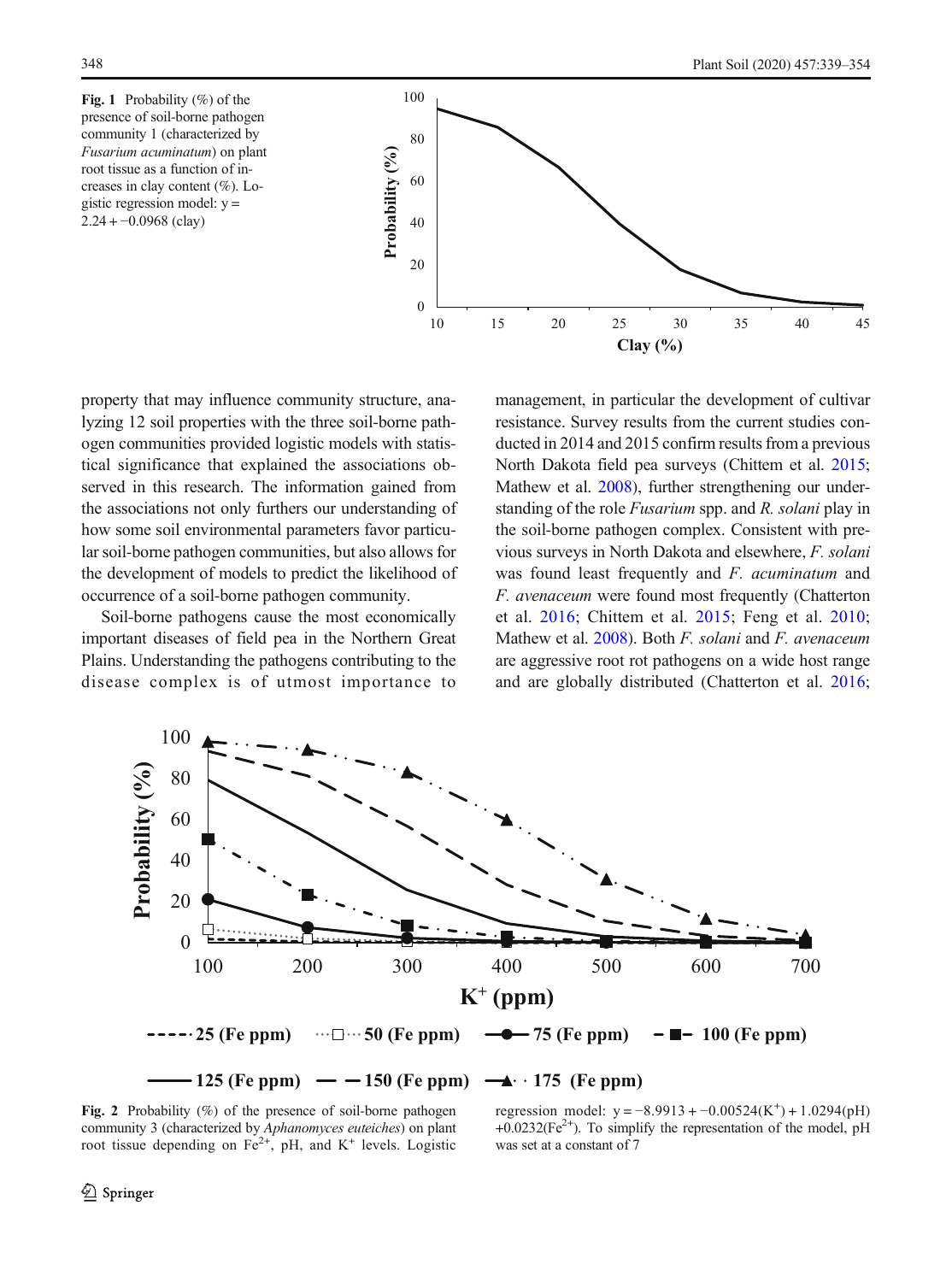<span id="page-10-0"></span>

Fig. 3 Probability (%) of the presence of soil-borne pathogen community 4 (characterized by Fusarium sporotrichioides) on plant root tissue depending on  $Fe<sup>2+</sup>$ , pH, and clay percentage.

Chittem et al. [2015](#page-13-0); Feng et al. [2010;](#page-14-0) Leslie and Summerell [2006;](#page-14-0) Mathew et al. [2008](#page-14-0); Zitnick-Anderson et al. [2018\)](#page-15-0). The role other Fusarium spp. play in Fusarium root rot of field pea is largely unknown. Although some research has indicated that F. acuminatum, F. graminearum, F. redolens and F. sporotrichioides, cause negligible amounts of disease The logistic regression model was  $y = 3.3683 + -1.1847(pH) +$ −0.019(Fe) +0.1727(clay). To simplify the representation of the model pH was set at a constant of 7

on the roots of field pea (Chittem et al. [2015;](#page-13-0) Días Arias et al. [2013](#page-13-0); Rodrigues and Menezes [2005](#page-15-0); Zitnick-Anderson et al. [2018](#page-15-0)). R. solani appears to play a very minor role in root rot of field pea in North Dakota. This may be due in part to seed treatment fungicides managing this pathogen. In addition to characterizing the true fungi associated with field pea roots, the results of this



Fig. 4 Probability (%) of disease incidence depending on the soil  $K^+$  and the presence of communities 1 (characterized by Fusarium acuminatum) and 3 (characterized by Aphanomyces euteiches).

The logistic regression model was  $y = -0.657 + -0.004(K^+) +$  $1.5145(\pm \text{group } 1) + 2.556(\pm \text{group } 3)$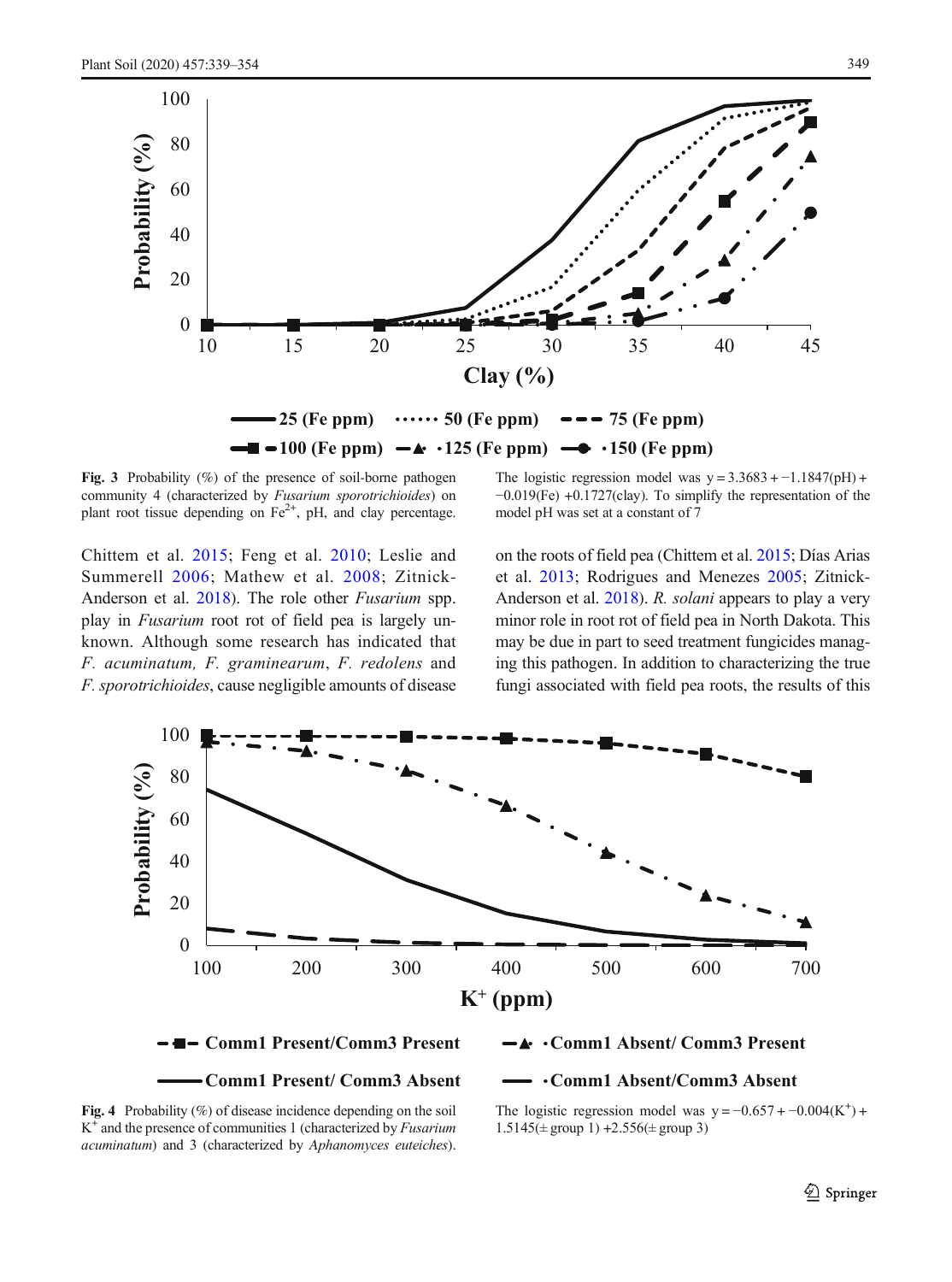research expound our understanding of the pea soilborne pathogen complex in North Dakota by including the important field pea pathogens, A. euteiches and Pythium spp. Similar to A. euteiches, and Fusarium spp., *Pythium* spp. have wide host ranges and are globally distributed. A. euteiches is a historically documented plant pathogen primarily found in field pea growing regions (CABI/EPPO [2016\)](#page-13-0). While Pythium spp. were recovered from approximately 1/3 of fields, the importance of these organisms in the complex needs further investigation. Defining the geographic distribution of A. euteiches across field pea growing regions of North Dakota is a paramount finding in the development of much needed management strategies for this devastating pea pathogen. Growers need to be vigilant in identifying fields infested with this pathogen, as the current best management practice is avoiding infested fields (Gossen et al. [2016](#page-14-0)). The variation in pathogens collected during this survey across fields and years may be attributed to differences in environmental parameters such as soil edaphic properties, among other things.

Soil ecologists have long studied the beneficial contributions of microbial communities, as opposed to individual species, within the soil substrate and the plant rhizosphere. When microbial diversity is high, the overall soil health is regarded as good (Hillel [2007\)](#page-14-0). Approaching the soil-borne pathogen complex by redirecting the focus on communities rather than a single species has improved our understanding of associations between soil edaphic properties, the recovery of certain pathogenic microbial communities and disease incidence. Previous research has indicated that host resistance to a single pathogen identified in one site may not be effective across geography or environments (Abdullah et al. [2017](#page-13-0); Hamon et al. [2011\)](#page-14-0). In France, quantitative trait loci for resistance were determined to be effective, but when these resistant lines were planted in U.S. they were not resistant to the native A. euteiches population (Hamon et al. [2011\)](#page-14-0). The authors concluded that the combination of a differing A. euteiches population and the presence of other soil microorganisms, mainly *Fusarium* spp., explained the site-specific resistance. To develop genetic resistance effective across environments, it is necessary to develop and optimize previously developed screening systems by incorporating interactions among multiple organisms within a community (Abdullah et al. [2017\)](#page-13-0). While single organisms in screening methods produce valuable results, identifying the soil-borne pathogen communities associated with the field pea pathogen complex could improve the efficacy, repeatability and applicability of resistance screening methods performed in greenhouse and field environments.

Many plant diseases, particularly those caused by soil-borne pathogens, are caused by the interactions among a myriad of pathogens and should be considered in the context of complexes/communities rather than in isolation (Abdullah et al. [2017;](#page-13-0) Lamichhane and Venturi [2015](#page-14-0)). However, to date in field pea, researchers have not attempted to look at soil-borne pathogens as part of communities, nor have they studied the effects of the soil environment on the occurrence of these communities. The results presented here are the foundation for the development of new management strategies. The combination of community analysis and logistic modeling incorporate variables typically not accounted for in standard greenhouse or controlled field studies. This research is unique in that it observes soil-borne pathogen communities in the soil environment and identifies soil environmental parameters that dictate the occurrence of soil-borne pathogen communities.

The term indicator species has been used to describe communities in the past decade when monitoring environmental health and assessing early risk applications, such as models (Siddig et al. [2016\)](#page-15-0). Indicator species are defined as an organism, either alone or in a group, whose occurrence or abundance reflects specific environmental conditions (McCune and Mefford [2011\)](#page-14-0). In this study, we followed previous research using hierarchical clustering, indicator species and MRPP in determining communities of organisms within a data set (Broders et al. [2009,](#page-13-0) Dludlu et al. [2017,](#page-13-0) Siddig et al. [2016,](#page-15-0) Zitnick-Anderson et al. [2017\)](#page-15-0). The Jaccard index is most commonly used for describing and defining communities from hierarchical clustering in phytopathological studies (Arnold and Lutzoni [2007](#page-13-0); Broders et al. [2009\)](#page-13-0), but this method only utilizes the richness of the species collected in a study and does not incorporate species abundance information (Magurran [2004\)](#page-14-0). Indicator species analysis was chosen for this study because it combines both the data for species abundance and the exclusivity (frequency) of a species in a single community to generate numerical values that can be used to justify the community (Dufrêne and Legendre [1997](#page-14-0)).

Although F. acuminatum and F. sporotrichioides have been isolated from field pea roots, soybean roots and cowpea seeds; these organisms are either not pathogenic, or cause negligible amounts of disease (Chittem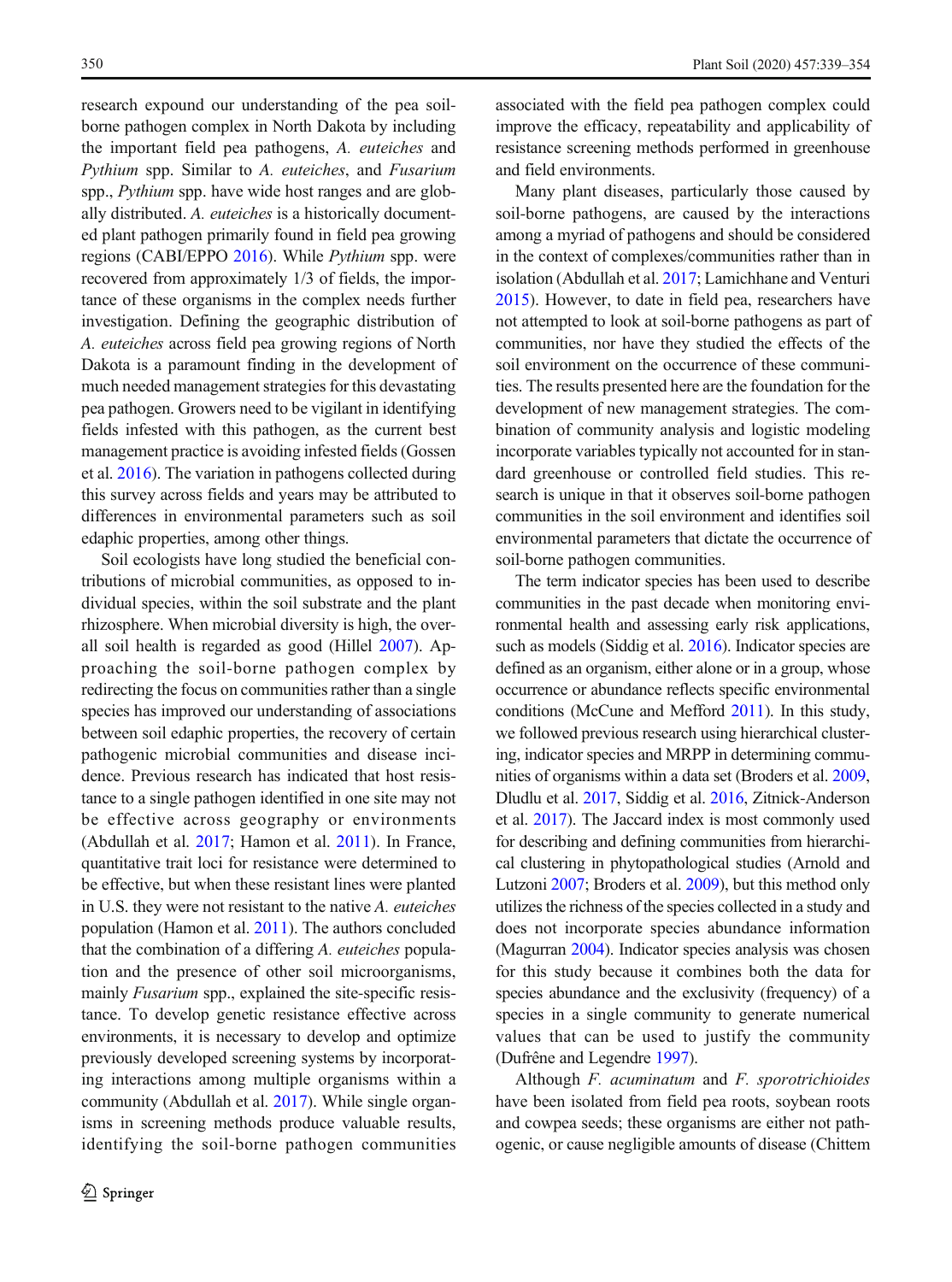et al. [2015;](#page-13-0) Días Arias et al. [2013;](#page-13-0) Rodrigues and Menezes [2005;](#page-15-0) Zitnick-Anderson et al. [2018\)](#page-15-0). While the associations and the subsequent probability models for the communities characterized by  $F$ . acuminatum and F. sporotrichioides with soil properties clay, pH and  $Fe<sup>2+</sup>$  are informative, the role of each indicator species within the field pea soil-borne pathogen complex requires further investigation. The logistic regression model for community 3 (characterized by A. *euteiches*), indicated that in general, as  $Fe^{2+}$  and pH increased the probability of identifying community 3 increased. Numerous studies have examined the effects of soil pH and  $Fe^{2+}$  on disease caused by soil-borne pathogens with conflicting results, but the current study is among few that address the effects of  $pH$  and  $Fe^{2+}$  on A. euteiches. Previous in vitro and in vivo studies indicate that the incidence of Aphanomyces root rot on sugar beet caused by Aphanomyces cochlioides Drechsler was suppressed as pH increased (Olsson et al. [2019,](#page-15-0) [2011\)](#page-15-0). Differences between the results could be due to differences in geographic locations and subsequent soils. In addition, lab studies occasionally yield results that do not translate to field conditions (Papavizas and Davey [1962](#page-15-0); Persson and Olsson [2000](#page-15-0)). The difference in these results with those observed during this research may be explained by the effect of  $Fe<sup>2+</sup>$ . Mycelial growth of A. euteiches and A. cochlioides increases on synthetic media amended with  $Fe<sup>2+</sup>$  (Herr [1973;](#page-14-0) Papavizas and Davey [1960\)](#page-15-0).

Substantial research studying the effects of  $K^+$  based soil amendments on disease suppression has been performed; however, little information has been provided that relates soil  $K<sup>+</sup>$  levels to disease incidence and soilborne plant pathogens (Datnoff et al. [2007](#page-13-0); Janvier et al. [2007\)](#page-14-0). The results of the current research indicated significant negative associations based on logistic regression associations between soil  $K^+$  and the occurrence of community 3 (characterized by A. euteiches), and disease incidence. These results are supported by numerous previous studies that have shown the suppressive qualities of increased K<sup>+</sup>-based soil amendments to root rot severity (Datnoff et al. [2007;](#page-13-0) Eyre [2016](#page-14-0); Luedders et al. [1979;](#page-14-0) Kandii et al. [2001\)](#page-14-0).

The effect of  $K^+$  on the growth and zoospore viability has been studied in several oomycete organisms. In vitro  $K^+$  concentrations greater than 2.47 mM reduced Phytophthora sojae (Kaufmann and Gerdemann [1958\)](#page-14-0) zoospore release and resulted in a reduction of disease severity under field conditions (Sugimoto et al. [2007\)](#page-15-0). In vitro zoospore motility of Phytophthora, Pythium, and Achlya spp. decreased as the concentration of various forms of  $K^+$  increased (Appiah et al. [2005](#page-13-0); Thomas and Butler [1989](#page-15-0)). In aquaculture, K<sup>+</sup>-based pesticides are commonly utilized to suppress disease caused by aquatic Aphanomyces spp. (Campbell et al. [2001;](#page-13-0) Hanjavanit et al. [2013;](#page-14-0) Klingker and Francis-Floyd [2002](#page-14-0); Marecaux et al. [2006\)](#page-14-0). Increasing concentrations  $of K<sup>+</sup> reduced hyphal growth, and zoospore germination$ and viability of Aphanomyces invadans Willoughby, Roberts & Chinabut 1995, Aphanomyces astaci Schikora, and an unknown Aphanomyces spp. (Campbell et al. [2001](#page-13-0); Hanjavanit et al. [2013;](#page-14-0) Sensson and Unestam [1975](#page-15-0)). The results from these previous studies demonstrate the deleterious effects of K<sup>+</sup>-based aquatic pesticides on Aphanomyces hyphal growth and zoospore germination, supporting associations made in this study that the probability of community 3 (characterized by A. euteiches) occurring within a field decreases as soil  $K^+$  increases. The results from this study further suggest that community 3 (characterized by A. euteiches) is significantly associated with the probability of disease incidence. The model for disease incidence shows that when community 3 (characterized by A. euteiches) is present the probability of disease incidence increases. Therefore, if soil  $K^+$  dictates the probability of community 3 (characterized by A. euteiches) occurring, then indirectly, the probability of disease incidence also can be predicted.

Although the models and associations may suggest the beneficial effects of soil  $K^+$  for root rot disease suppression, management strategies may not be as easy as applying soil amendments with  $K^+$ . The form of  $K^+$  in fertilizers and amendments differentially affects disease caused by root rot pathogens and the dynamics between soil-borne pathogens, and the interactions between available  $K^+$  and clay type may also affect disease (Datnoff et al. [2007;](#page-13-0) Franzen [2017;](#page-14-0) Persson and Olsson [2000\)](#page-15-0). Further investigations evaluating the interactions between the naturally occurring  $K^+$ availability, clay type, and the occurrence of soilborne pathogens are needed before implementing a proposed management strategy. While many of the associations made between soil edaphic properties  $K^+$ , pH, Fe<sup>2+</sup> and the occurrence of the soil-borne pathogen community 3 (characterized by A. euteiches) and disease incidence have been useful in developing probability models, empirical validation of these models is needed.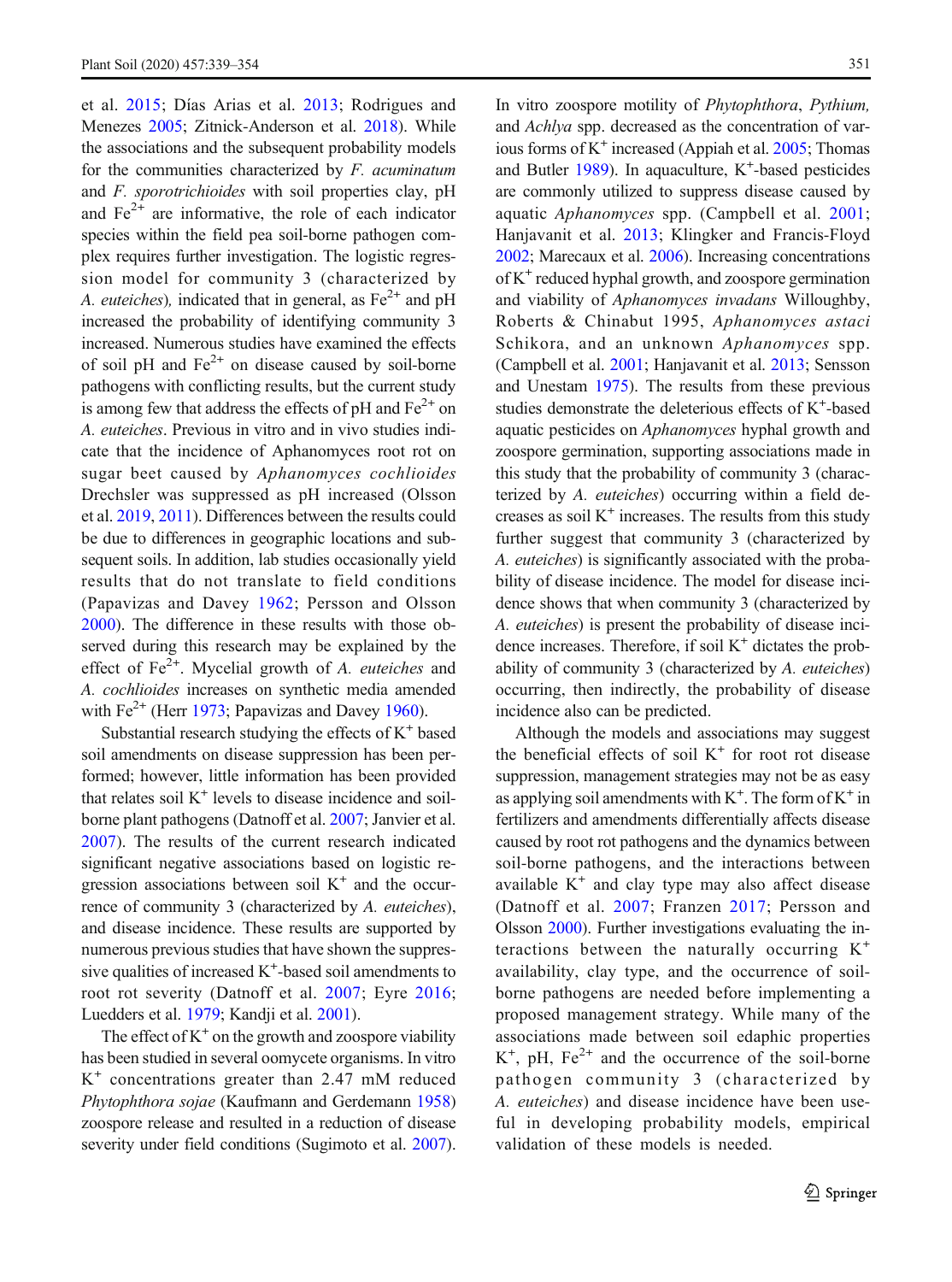## <span id="page-13-0"></span>Conclusions

Results from the current study provide a comprehensive examination into the field pea soil-borne pathogen complex in North Dakota. The incorporation of associations among multiple organisms from different genera and soil edaphic properties is unique and improves our understanding of the soil-borne pathogen complex associated with field pea. The results from the isolations of field pea roots indicated the presence of multiple pathogens; emphasizing the importance of shifting research foci from individual organisms to soil-borne pathogen communities associated with root disease of field pea. Ecological community statistics such as indicator species analysis are robust methods for characterizing soil-borne pathogen communities. Associations were established among the occurrence of these communities, soil edaphic properties, and disease incidence. Probability models generated from these associations emphasize the importance of investigating soil properties and how they affect the occurrence of communities of soil-borne pathogens. The development of probability models that predict the occurrence of the soil-borne pathogen communities is an important step in the development of more effective disease management practices. While the information generated in this study may be informative and applicable to the North Dakota field pea production regions, care must be taken when attempting to translate these results to other field pea production regions. This is the first example of using models to calculate the probability of finding soil-borne pathogens associated with field pea; however, further research is needed to validate the usefulness of these models across pea production regions.

Acknowledgements This study was supported by the Northern Pulse Growers Association and USDA- National Institute of Food and Agriculture (NIFA - Hatch project ND02229).

Open Access This article is licensed under a Creative Commons Attribution 4.0 International License, which permits use, sharing, adaptation, distribution and reproduction in any medium or format, as long as you give appropriate credit to the original author(s) and the source, provide a link to the Creative Commons licence, and indicate if changes were made. The images or other third party material in this article are included in the article's Creative Commons licence, unless indicated otherwise in a credit line to the material. If material is not included in the article's Creative Commons licence and your intended use is not permitted by statutory regulation or exceeds the permitted use, you will need to obtain permission directly from the copyright holder. To view a copy of this licence, visit [http://creativecommons.org/licenses/by/4.0/.](https://doi.org/)

## References

- Abdullah AS, Moffat CS, Lopez-Ruiz FJ, Gibberd MR, Hamblin J, Zerihun A (2017) Host–multi-pathogen warfare: pathogen interactions in co-infected plants. Front Plant Sci 8:1806
- Agrios GN (1997) Plant pathology  $4<sup>th</sup>$  (ed). Academic press, New York, NY
- Appiah AA, van West P, Osborne MC, Gow NAR (2005) Potassium homeostasis influences the locomotion and encystment of zoospores of plant pathogenic oomycetes. Fungal Genet Biol 42:213–223
- Arnold AE, Lutzoni F (2007) Diversity and hot range of foliar fungal endophytes: are tropical leaves biodiversity hotspots? Ecology 88:541–549
- Bailey KL, Lazarovits G (2003) Suppressing soil-borne diseases with residue management and organic amendments. Soil Till Res 72:169–180
- Broders KD, Lipps PE, Paul PA, Dorrance AE (2009) Characterization of Pythium spp. associated with corn and soybean seed and seedling disease in Ohio. Plant Dis 91:727–735
- CABI/EPPO (2016) Aphanomyces euteiches. [Distribution map]. Distribution Maps of Plant Diseases. Wallingford, UK: CABI, Map 78 (Edition 5)
- Campbell RE, Lilley JH, Panyawachira V, Kanchanakhan S (2001) In vitro screening of novel treatments for Aphanomyces invadans. Aquac Res 32:223–233
- Carlson LE (1965) Studies on the root rot of peas caused by Aphanomyces euteiches Drechs. University of Minnesota
- Carson PL (1980) Recommended potassium test. In: Dahnke WC (ed) recommended chemical soil test procedures for the north central region. North central region publication 221. ND Agric Exp Stn, Fargo, pp 12–13
- Chatterton S, Harding MW, Bowness R, Vucurevich C, Storozynsky Q, Dubitz T, Nielsen J, Olson M (2016) Survey of root rot in Alberta field pea in 2015. Can Plant Dis Surv 96:188–190
- Chittem K, Mathew FM, Gregoire M, Lamppa RS, Chang YW, Markell SG, Bradley CA, Barasubiye T, Goswami RS (2015) Identification and characterization of Fusarium spp. associated with root rots of field pea in North Dakota. Eur J Plant Pathol 143:641–649
- Coleman DC, Crossley DA Jr, Hendrix PF (2004) Fundamentals of soil ecology. Elsevier Inc, New York, NY
- Combs SM, Nathan MV (1998) Soil organic matter. In: Brown JR (ed) Recommended chemical soil test procedures for the north central region (revised 1998). MI Agric Expt Sta NCR, MI, pp 53–58
- Corwin DL, Rhoades JD (1982) An improved technique for determining soil electrical conductivity-depth relations from above-ground electromagnetic measurements. Soil Sci Soc Amer J 46:517–520
- Coyne M (1999) Soil microbiology: an explanatory approach. Delmar Publishers, Albany, NY
- Datnoff LE, Elmer WH, Huber DM (2007) Mineral nutrition and plant disease. American Phytopathological Society, St. Paul, MN
- Días Arias MM, Munkvold GP, Ellis ML, Leandro LFS (2013) Distribution and frequency of Fusarium species associated with soybean roots in Iowa. Plant Dis 97:1557–1562

Dludlu MN, Chimphango SBM, Stirton CH, Muasya AM (2017) Distinct edaphic habitats are occupied by discrete legume

Dick MW (1990) Key to Pythium. UK, Reading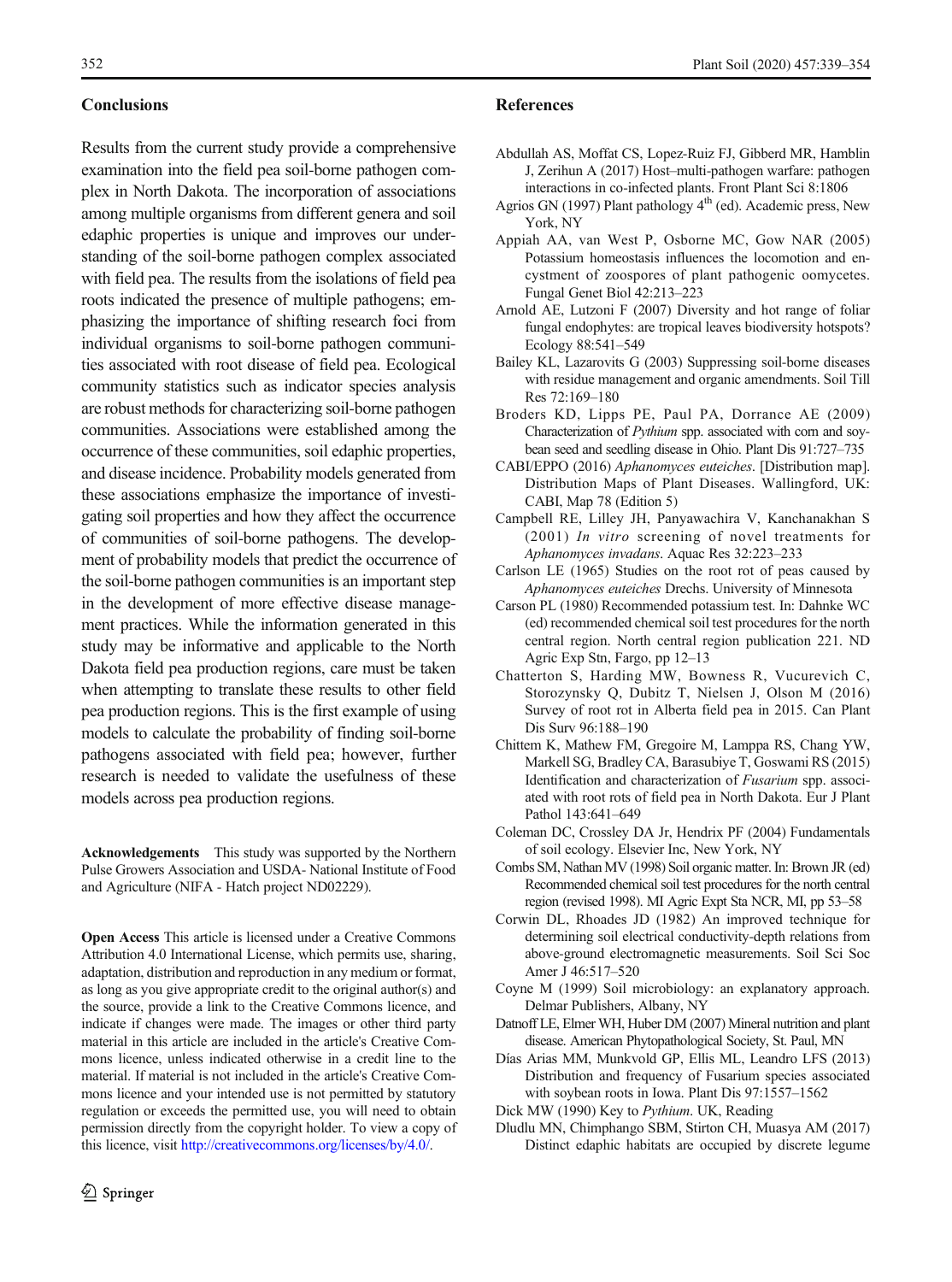<span id="page-14-0"></span>assemblages with unique indicator species in the cape peninsula of South Africa. J Plant Ecol 11:632–644. [https://doi.](https://doi.org/10.1093/jpe/rtx027) [org/10.1093/jpe/rtx027](https://doi.org/10.1093/jpe/rtx027)

- Doyle J, Doyle JL (1987) Genomic plant DNA preparation from fresh tissue-CTAB method. Phytochem Bull 19(11):11–15
- Dufrêne M, Legendre P (1997) Species assemblages and indicator species: the need for a flexible asymmetrical approach. Ecol Monogr 61:53–73
- Eyre M (2016) Characterizing the effect of increased phosphorus and potassium on seedling diseases and sudden death syndrome of soybean in Ohio: MS thesis. Ohio State University, Columbus, OH
- Feng J, Hwang R, Chang KF, Hwang SF, Strelkov SE, Gossen BD, Conner RL, Turnbull GD (2010) Genetic variation in Fusarium avenaceum causing root rot on field pea. Plant Pathol 59:845–852
- Franzen D (2017) New potassium recommendations for North Dakota crops. North Dakota Cooperative Extension Service - Crop and Pest Report 16:13–14
- Franzluebbers AJ, Haney RL, Hons FM, Zuberer DA (1996) Active fractions of organic matter in soils with different texture. Soil Biol Biochem 28:1367–1372
- Geense P, Pattison AB, Kukulies TL, Scholberg JMS, Molina AB (2015) Can changes in soil properties in organic banana production suppress Fusarium wilt? Nat Resour J 6:181–195
- Gossen B, Conner R, Chang K, Pasche J, McLaren D, Henriquez M, Chatterton S, Hwang S (2016) Identifying and managing root rot of pulses on the northern Great Plains. Plant Dis 100:1965–1978
- Gregorich EG, Beare MH, McKim UF, Skjemstad JD (2006) Chemical and biological characteristics of physically uncomplexed organic matter. Soil Sci Soc Am J 70:975–985
- Grünwald NJ, Goodwin SB, Milgroom MG, Fry WE (2003) Analysis of genotypic diversity data for populations of microorganisms. Phytopathol 93:738–746
- Gu Z,Wang M,Wang Y, Zhu L, Mur LAJ, Hu J, Guo S (2020) Nitrate stabilizes the rhizospheric fungal community to suppress fusarium wilt disease in cucumber. Mol Plant Microbe In 33:590–599
- Hamon C, Baranger A, Coyne CJ, McGee RJ, Le Goff I, L'Anthoëne V, Esnault R, Riviere JP, Klein A, Mangin P, McPhee KE (2011) New consistent QTL in pea associated with partial resistance to Aphanomyces euteiches in multiple French and American environments. Theor Appl Genet 123:261–281
- Hanjavanit C, Panchai K, Kitancharoen N, Hatai K (2013) The antioomycetic effects of sodium chloride and potassium permanganate and the toxicity of these compounds to tilapia (Oreochromis niloticus) eggs. Afr J Microbiol Res 7:1852–1857
- Herr LJ (1973) Growth of Aphanomyces cochlioides in synthetic media as affected by carbon nitrogen, methionine and trace elements. Can J Bot 51:2495–2503
- Hillel D (1998) Environmental soil physics. Academic Press, San Diego, CA
- Hillel D (2007) Soil in the environment: crucible of terrestrial life. Academic Press, San Diego, CA
- Hosmer DW, Lemeshow S, Klar J (1988) Goodness-of-fit testing for the logistic regression model when the estimated probabilities are small. Biom J 30:911–924
- Huber DM, Watson RD (1974) Nitrogen form and plant disease. Annu Rev Phytopathol 12:139–165
- Infantino A, Kharrat M, Riccioni L, Coyne CJ, McPhee KE, Grünwald NJ (2006) Screening techniques and sources of

resistance to root diseases in cool season legumes. Euphytica 147:201–221

- Janvier C, Villeneuve F, Alabouvette C, Edel-Hermann V, Mateille T, Steinberg C (2007) Soil health through soil disease suppression: which strategy from descriptors to indicators? Soil Biol Biochem 39:1–23
- Kandji ST, Ogol CKPO, Albrecht A (2001) Diversity of plantparasitic nematodes and their relationships with some soil physio-chemical characteristics in improved fallows in western Kenya. Appl Soil Ecol 18:143–157
- Kaufmann MJ, Gerdemann JW (1958) Root and stem rot of soybean caused by *Phytophthora sojae* n sp Phytopathol 48
- Klingker RE, Francis-Floyd R (2002) Introduction to freshwater fish parasites. Institute of Food and Agricultural Sciences, University of Florida no. CIR716, Florida Pp. 1-13
- Knutsen AK, Torp M, Holst-Jensen A (2004) Phylogenetic analyses of the Fusarium poae, Fusarium sporotrichioides and Fusarium langsethiae species complex based on partial sequences of the translation elongation factor-1 alpha gene. Int J Food Microbiol 95:287–295
- Krebs CJ (1999) Ecological methodology. Harper Collins Publishers, New York, NY
- Lamichhane JR, Venturi V (2015) Synergisms between microbial pathogens in plant disease complexes: a growing trend. Front Plant Sci 6:385
- Lehmann J, Rillig MC, Thies J, Masiello CA, Hockaday WC, Crowley D (2011) Biochar effects on soil biota –a review. Soil Biol Biochem 43:1812–1836
- Leslie JF, Summerell BA (2006) The Fusarium laboratory manual. Vol 2 No 10. Blackwell. Ames, IA
- Lindsay WL, Norvell WA (1978) Development of a DPTA soil test for zinc, iron, manganese, and copper. Soil Sci Soc Amer J 42:421–428
- Luedders VD, Shannon JG, Baldwin CH (1979) Influence of rate and source of potassium on soybean cyst nematode reproduction on soybean seedlings. Plant Dis 63:558–560
- Magurran AE (2004) Measuring biological diversity. Blackwell, Malden, MA
- Marecaux EN (2006) Effect of potassium permanganate on the sailfin molly, Poecilia latippinna, at varying salinity levels. MSc Thesis, University of Florida, FL
- Mathew FM, Barasubiye T, Markell SG, Goswami RS (2008) Detection and identification of Fusarium species in field pea roots. Phytopathol 98:6
- Mazzola M, Hewavitharana SS, Strauss SL (2015) Brassica seed meal soil amendments transform the rhizosphere microbiome and improve apple production through resistance to pathogen reinfestation. Ecol Epidem 105:460–469
- McCune B, Mefford MJ (2011) PC-ORD. Multivariate analysis of ecological data. Version 6. MjM software, Gleneden Beach, OR
- McLean EO (1982) Soil pH and lime requirements. Pp 199-224 in page miller AL and Keeney DR (eds) methods of soil analysis. Part 2 chemical and microbiological properties (2<sup>nd</sup> ed) Agron 9: 199-223
- Mielke PW, Berry KJ (2001) Permutation methods: a distance function approach. Springer-Verlag, Ann Arbor, MI
- Nelson PE, Toussoun TA, Marasas WFO (1983) Fusarium species—an illustrated manual for identification. Pennsylvania State University Press, University Park, PA
- Olsen SR, Cole CV, Watanabe FS, Dean LA (1954) Estimation of available phosphorus in soils by extraction with sodium